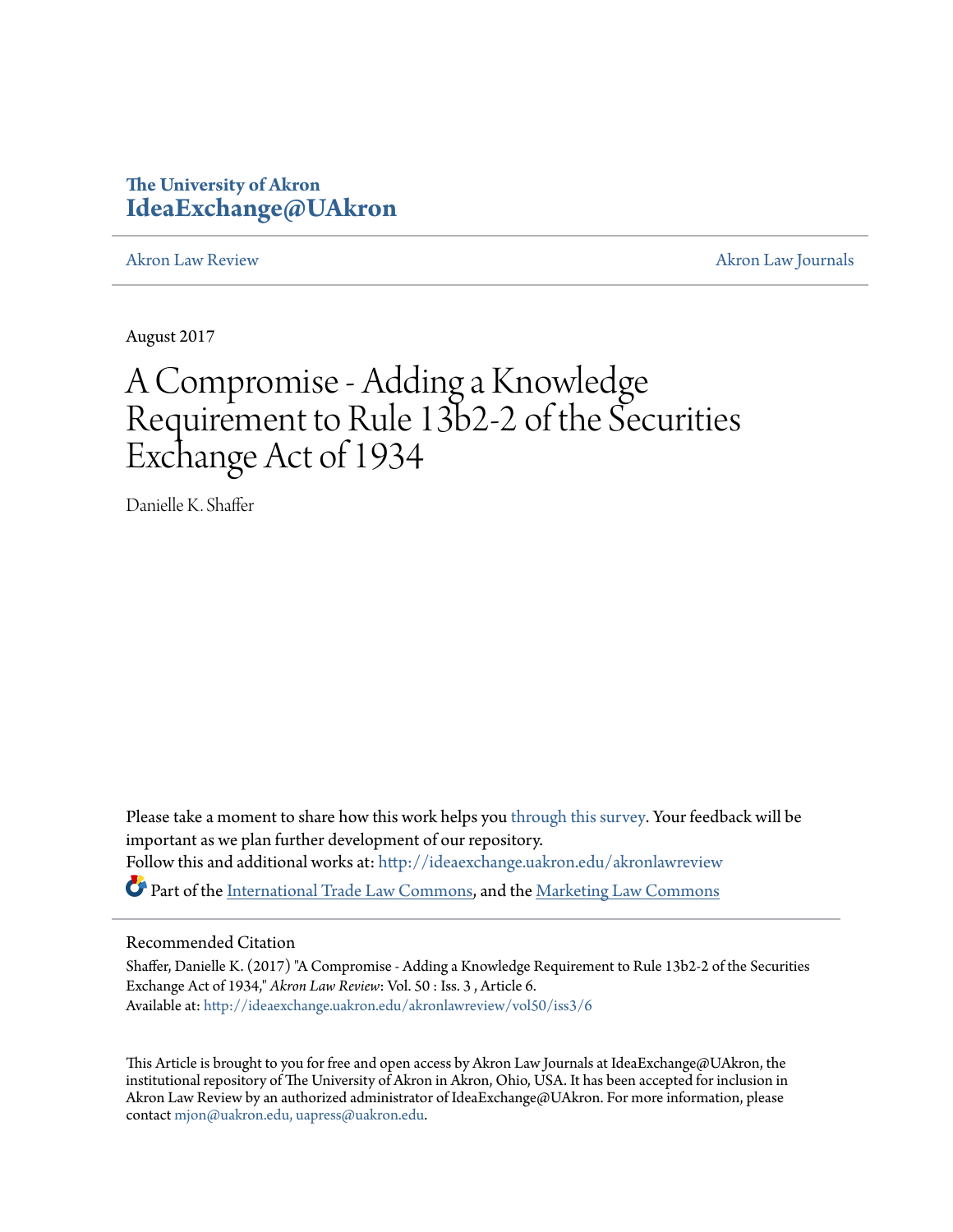# **A COMPROMISE—ADDING A KNOWLEDGE REQUIREMENT TO RULE 13B2-2 OF THE SECURITIES EXCHANGE ACT OF 1934**

*Danielle K. Shaffer\**

| I.   |                                                          | Introduction                                          | .576        |
|------|----------------------------------------------------------|-------------------------------------------------------|-------------|
| II.  | There is a Substantial Need to Protect the Public in the |                                                       |             |
|      |                                                          |                                                       |             |
|      |                                                          | A. The Government Has Promulgated Legislation in      |             |
|      |                                                          | Hopes of Enhancing the Integrity of Corporate         |             |
|      |                                                          | Executives as Well as the Quality of Financial        |             |
|      |                                                          | Reporting                                             | .579        |
|      | B.                                                       | The Statutory Language of Securities Exchange Act     |             |
|      |                                                          | of 1934 Section 13(b) and Rule 13b2-2 is the          |             |
|      |                                                          |                                                       |             |
|      |                                                          | C. The SEC Provides Interpretation Regarding the      |             |
|      |                                                          |                                                       |             |
|      |                                                          | D. There is a Split Among the Federal Appellate       |             |
|      |                                                          | Circuits Regarding a Scienter Requirement in Rule     |             |
|      |                                                          | $13b2-2$                                              | 584         |
| III. |                                                          | Is There a Scienter Requirement in Rule 13b2-2?585    |             |
|      |                                                          | A. The Majority of Appellate Court Circuits Hold that |             |
|      |                                                          | There is no Scienter Requirement in Rule 13b2-2585    |             |
|      | В.                                                       | The Minority of Appellate Court Circuits Hold that    |             |
|      |                                                          | There is a Scienter Requirement in Rule 13b2-2589     |             |
| IV.  |                                                          | As Applied to Rule 13b2-2, Scienter and Knowledge     |             |
|      |                                                          |                                                       | $\dots 592$ |
|      |                                                          | A. There are Three Potential Theories to Follow When  |             |
|      |                                                          | Considering Whether There is a Requisite Mental       | .593        |
|      |                                                          |                                                       |             |
|      | В.                                                       | A Knowledge Requirement, Separate and Distinct        |             |
|      |                                                          | from Scienter, Should be the Requisite Mental State   |             |
|      |                                                          | Read into Rule 13b2-2                                 | 596         |
|      |                                                          | 1. Both the Legal Definition of Knowledge as well     |             |

575

1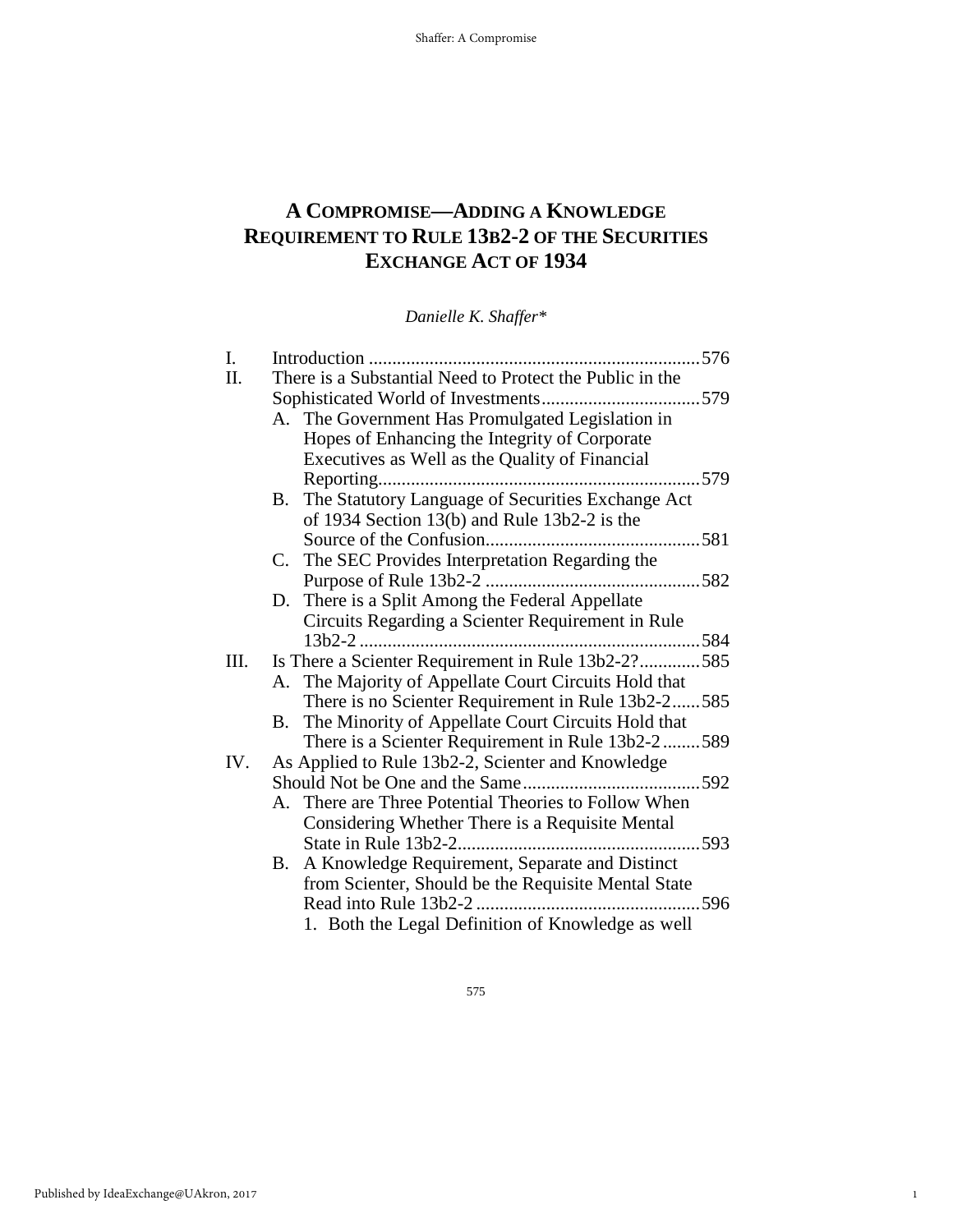|    | as the Plain Meaning of the Words Incorporated<br>Within Help to Explain how a Knowledge<br>Standard Would be Implemented in Rule 13b2-2.596 |  |
|----|----------------------------------------------------------------------------------------------------------------------------------------------|--|
|    | 2. Implementing a Knowledge Standard in Rule<br>13b2-2 is Supported by the Language of the                                                   |  |
|    | Rule, the SEC's Interpretation of the Rule, and                                                                                              |  |
| V. |                                                                                                                                              |  |

## I. INTRODUCTION

The United States Securities and Exchange Commission (SEC) was established to protect investors and support fair and efficient financial markets.<sup>1</sup> The SEC strives to deliver this protection through the enactment of laws and regulations.<sup>[2](#page-2-1)</sup> These laws and regulations seek to provide investors access to basic information about investments.<sup>[3](#page-2-2)</sup> To provide transparency, the SEC mandates public companies disclose certain relevant financial and non-financial information to the public.<sup>4</sup> The SEC, as the primary regulator of the securities market, brings civil actions against individuals who do not abide by the SEC Rules as well as works with the federal government in prosecuting criminal trials.<sup>[5](#page-2-4)</sup>

In 1977, the Foreign Corrupt Practices Act (FCPA) was established to support the SEC's mission of protecting investors.<sup>[6](#page-2-5)</sup> To combat bribery of foreign officials in the practice of business, the FCPA enacted Section 13(b) of the Securities Exchange Act of 1934 (Section 13(b)).<sup>7</sup>

<span id="page-2-0"></span>*<sup>\*</sup>* Danielle Shaffer graduates in May 2017 with a Juris Doctorate and Master of Taxation from The University of Akron School of Law. Danielle holds both a BSA in Accounting and a BBA in Human Resource Management from The University of Akron. Danielle has passed all four parts of the Uniform Certified Public Accountant Exam and will begin in the Tax Services Practice of Ernst & Young LLP upon graduation.

<span id="page-2-1"></span><sup>1</sup>*. See generally The Investor's Advocate: How the SEC Protects Investors, Maintains Market Integrity, and Facilitates Capital Formation*, U.S. SECURITIES AND EXCHANGE COMM'N., http://www.sec.gov/about/whatwedo.shtml (last visited Oct. 4, 2015) (stating the mission of the U.S. Securities and Exchange Committee).

<sup>2</sup>*. See generally id.* (stating the purpose of the U.S. Securities and Exchange Committee).

<sup>3</sup>*. See id.*

<sup>4</sup>*. See id.*

<sup>5</sup>*. See id.*

<span id="page-2-4"></span><span id="page-2-3"></span><span id="page-2-2"></span><sup>6</sup>*. See generally* Pub. L. No. 95-213, Sections 101-204 (91. Stat. 1494) (codified as 15 U.S.C. Sections 78dd-1 to -3).

<span id="page-2-6"></span><span id="page-2-5"></span><sup>7</sup>*. See id*. (enhancing the 1934 Securities Exchange Act with additional provisions in reaction to extensive bribery of foreign officials).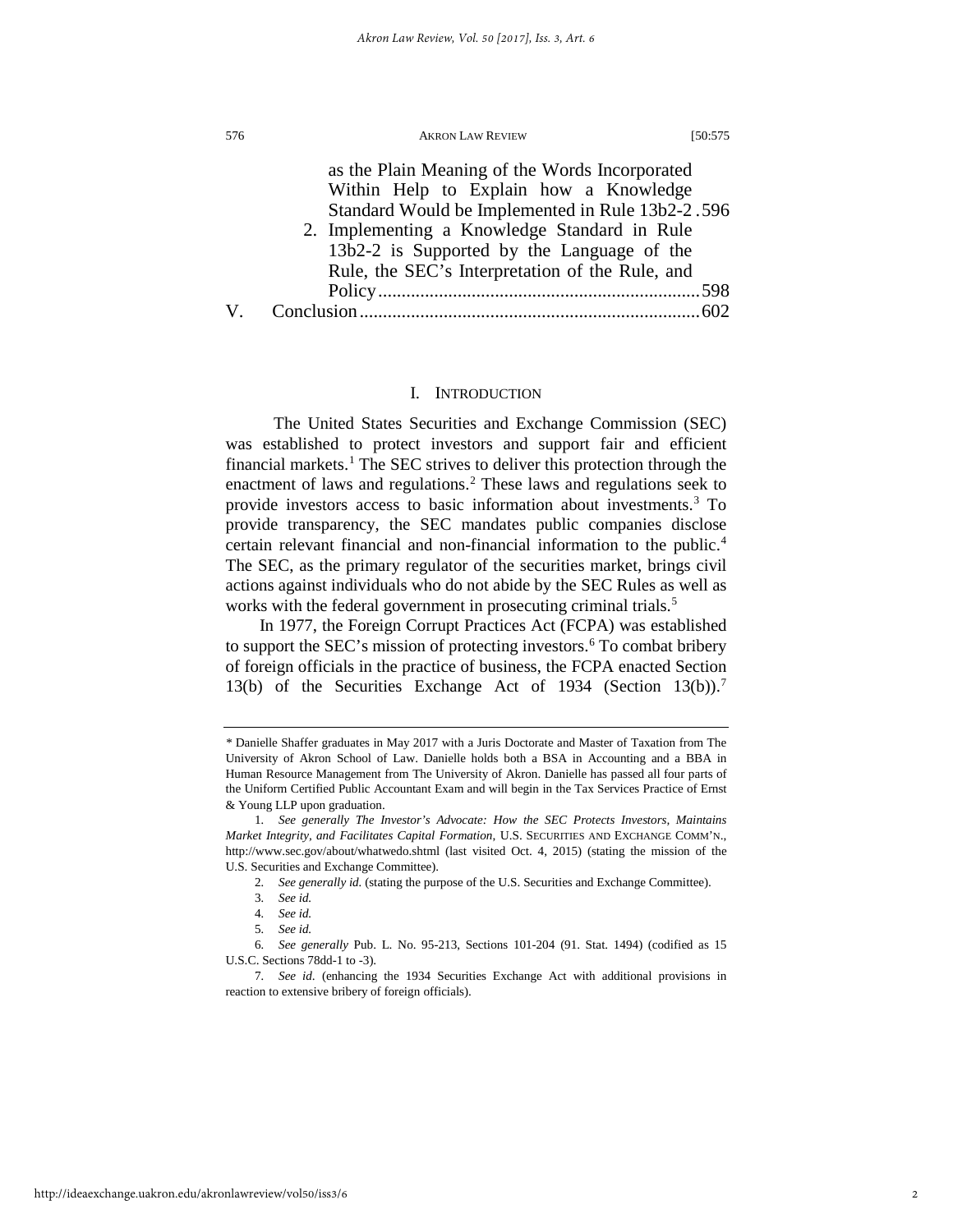Generally, Section 13(b) establishes requirements for the financial records, internal controls, and accounting of public companies.<sup>[8](#page-3-0)</sup> Section 13(b) maintains stricter requirements for financial records to allow the public and SEC to easily detect illegal activity as well as to deter the companies from participating in these activities.<sup>[9](#page-3-1)</sup>

Following the establishment of Section 13(b), the Sarbanes-Oxley Act of 2002 (SOX) was passed to provide additional assurance to investors in the securities market.<sup>[10](#page-3-2)</sup> SOX commissioned rules to prohibit officers, and their agents, of public companies from manipulating or coercing auditors of financial statements in order to cause material misstatements.<sup>[11](#page-3-3)</sup> In furtherance of the SOX requirements, the SEC enacted Rule 13b2-2 to clarify and strengthen the requirements of Section  $13(b)$ .<sup>[12](#page-3-4)</sup>

Currently, there is a circuit split concerning whether scienter is requisite to finding liability under Rule 13b2-2. "Scienter" is the "mental state embracing intent to deceive, manipulate, or defraud."[13](#page-3-5) Only four federal circuits have ruled on this issue, and the majority of ruling appellate courts currently hold that there is not a scienter requirement in Rule 13b2-2.[14](#page-3-6) This holding has been established by the Second Circuit in *SEC v. McNulty*, the Seventh Circuit in *McConville v. SEC*, and the Eighth Circuit in *SEC v. Das*. [15](#page-3-7) Additionally, the courts find that the SEC upholds this view as well.<sup>16</sup>

The Ninth Circuit initially followed suit and supported the view held by the majority of the appellate courts.<sup>[17](#page-3-9)</sup> However, the Ninth

<sup>8</sup>*. See* 15 U.S.C.S. Section 78m (focusing on Section 13(b)(2)).

<sup>9</sup>*. See generally id.*

<span id="page-3-2"></span><span id="page-3-1"></span><span id="page-3-0"></span><sup>10</sup>*. See generally* SEC Release No. 34-47890 Final Rule (stating Section 303(a) of the Sarbanes-Oxley Act of 2002 requires rules and regulations to be enacted in the public interest for the protection of investors).

<span id="page-3-3"></span><sup>11</sup>*. See id*. (discussing the Rule's purpose of avoiding improper influence on the conduct of audits as commissioned by the Sarbanes-Oxley Act of 2002).

<span id="page-3-4"></span><sup>12</sup>*. See generally* 17 C.F.R. 240.13b2-2 (providing the language of Rule 13b2-2 forbidding the manipulation or misleading of auditors in the review of a public company's financial statements).

<span id="page-3-5"></span><sup>13.</sup> SEC v. Todd, 642 F.3d 1207, 1215 (9th Cir. 2011), *quoting* Ernst & Ernst v. Hochfelder, 425 U.S.185, 193 (1976) (defining "scienter").

<span id="page-3-6"></span><sup>14</sup>*. See generally* SEC v. McNulty, 137 F.3d 732 (2d. Cir. 1997); McConville v. SEC, 465 F.3d 780 (7th Cir. 2006); SEC v. Das, 723 F.3d 943 (8th Cir. 2013).

<sup>15</sup>*. See McNulty*, 137 F.3d 732; *McConville*, 465 F.3d 780; *Das*, 723 F.3d 943.

<span id="page-3-8"></span><span id="page-3-7"></span><sup>16</sup>*. McNulty*, 137 F.3d at 741 (stating Section 13(b) of the 1934 Securities and Exchange Act "contains no words indicating that Congress intended to impose a scienter requirement").

<span id="page-3-9"></span><sup>17.</sup> Ponce v. SEC, 345 F.3d 722, 738 (9th Cir. 2003) (holding that Section 13(b)(2) was violated because the company failed to keep books and accounts that fairly represented the transaction, not referring to any knowledge or scienter requirement).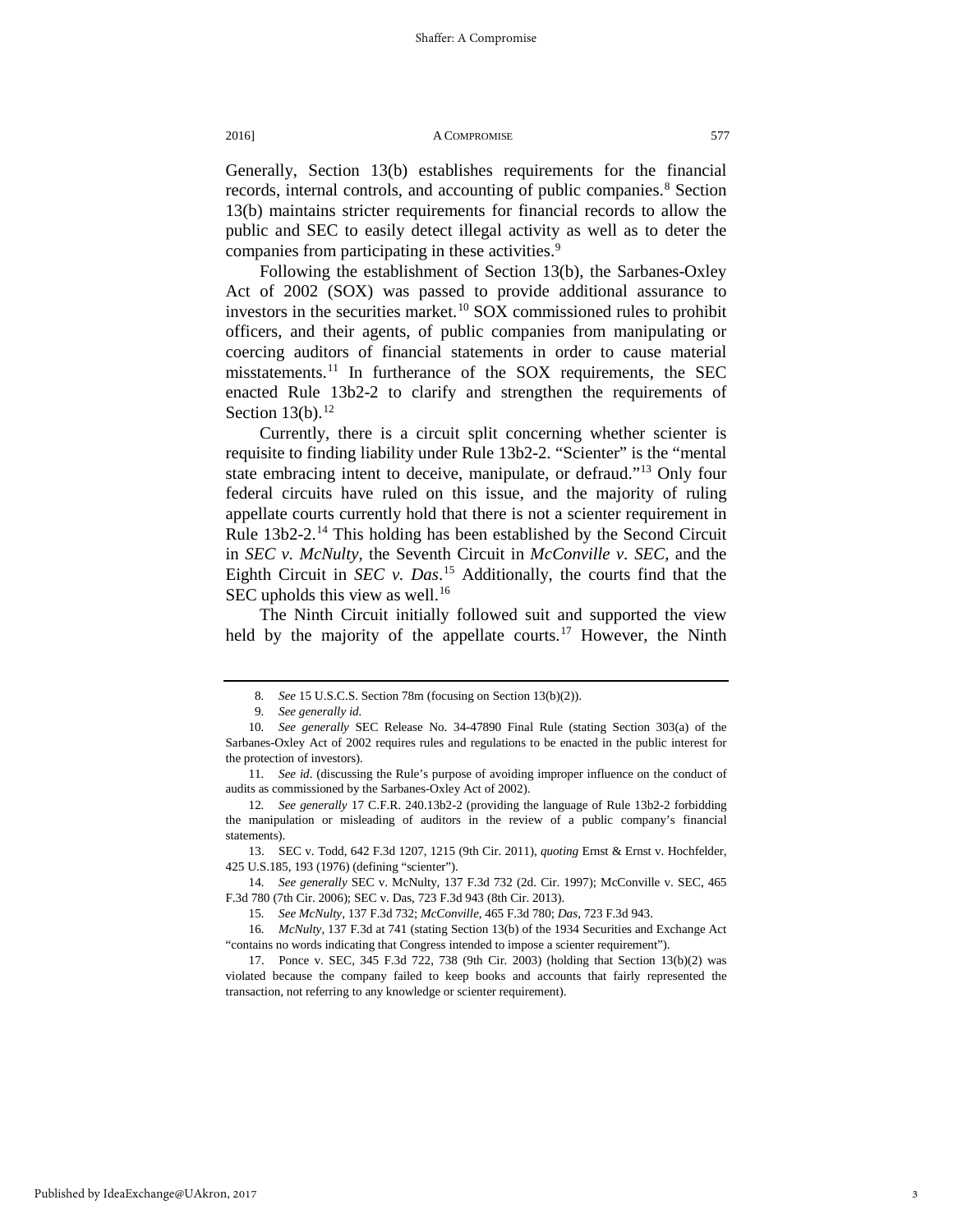Circuit has since changed its view.[18](#page-4-0) In 2011, the Ninth Circuit in *SEC v. Todd* held that there is a stricter standard for imposing liability under Rule 13b2-2.<sup>[19](#page-4-1)</sup> This standard is the scienter requirement, which requires the individual to knowingly make misrepresentations to an external financial statement auditor.[20](#page-4-2) In *Todd*, the court used the holding in *United States v. Goyal* to provide reasoning for its scienter requirement.<sup>21</sup> The crux of the Ninth Circuit's reasoning is that to not impose a scienter requirement would be to open liability on a wider class of individuals than intended by Congress in the enactment of the rule.<sup>[22](#page-4-4)</sup>

With correct intentions, the Ninth Circuit successfully blurred the lines between "scienter" and "knowledge" when determining whether there is a scienter requirement to find liability under Rule 13b2-2. The court used a mixture of the words "scienter" and "knowledge" and made the requirements to be one and the same; but they are not.<sup>[23](#page-4-5)</sup> It is important to clarify that Rule 13b2-2 does not explicitly state a scienter requirement to find liability, but should require the individual to have knowledge of the misrepresentation. The policy argument of the Ninth Circuit in *Todd* and *Goyal* should not be ignored, but it also should not be used to create a requisite mental component to the rule that Congress did not intend.

In Part II, this Comment will discuss the background behind Section 13(b) and Rule 13b2-2 of the Securities Exchange Act of 1934 as well as the intentions of Congress in enacting them. This Comment will then examine the circuit split on the scienter requirement in Rule 13b2-2. Part III will examine and differentiate the view of the majority of the appellate court circuits with the view of the Ninth Circuit that there is a scienter requirement and its reliance on the *Goyal* decision.

Finally, Part IV will analyze a compromise between the majority and minority views of the appellate court circuits in establishing the difference between scienter and knowledge. As alluded to in the Ninth Circuit opinion, Rule 13b2-2 should have a knowledge requirement, but

23. *See id*. generally.

<sup>18</sup>*. See generally Todd*, 642 F.3d 1207.

<span id="page-4-1"></span><span id="page-4-0"></span><sup>19.</sup> *Id*. at 1219 (stating that the district court correctly applied a "knowingly" standard to Rule 13b2-2).

<span id="page-4-2"></span><sup>20</sup>*. See id.*, *acknowledging* United States v. Goyal, 629 F.3d 912, 916 n.6 (9th Cir. 2010) (holding that to be liable under Rule 13b2-2 one is required to "knowingly" make incorrect statements).

<span id="page-4-3"></span><sup>21</sup>*. See id.*, *using Goyal*, 629 F.3d at 916 (reasoning that policy concerns require the establishment of a scienter requirement in Rule 13b2-2).

<span id="page-4-5"></span><span id="page-4-4"></span><sup>22</sup>*. See id*. at 1219-20 (stating that the court could not loosen the standard set by the statute as it would result in inflicting liability on a broader breadth of conduct than originally intended by Congress).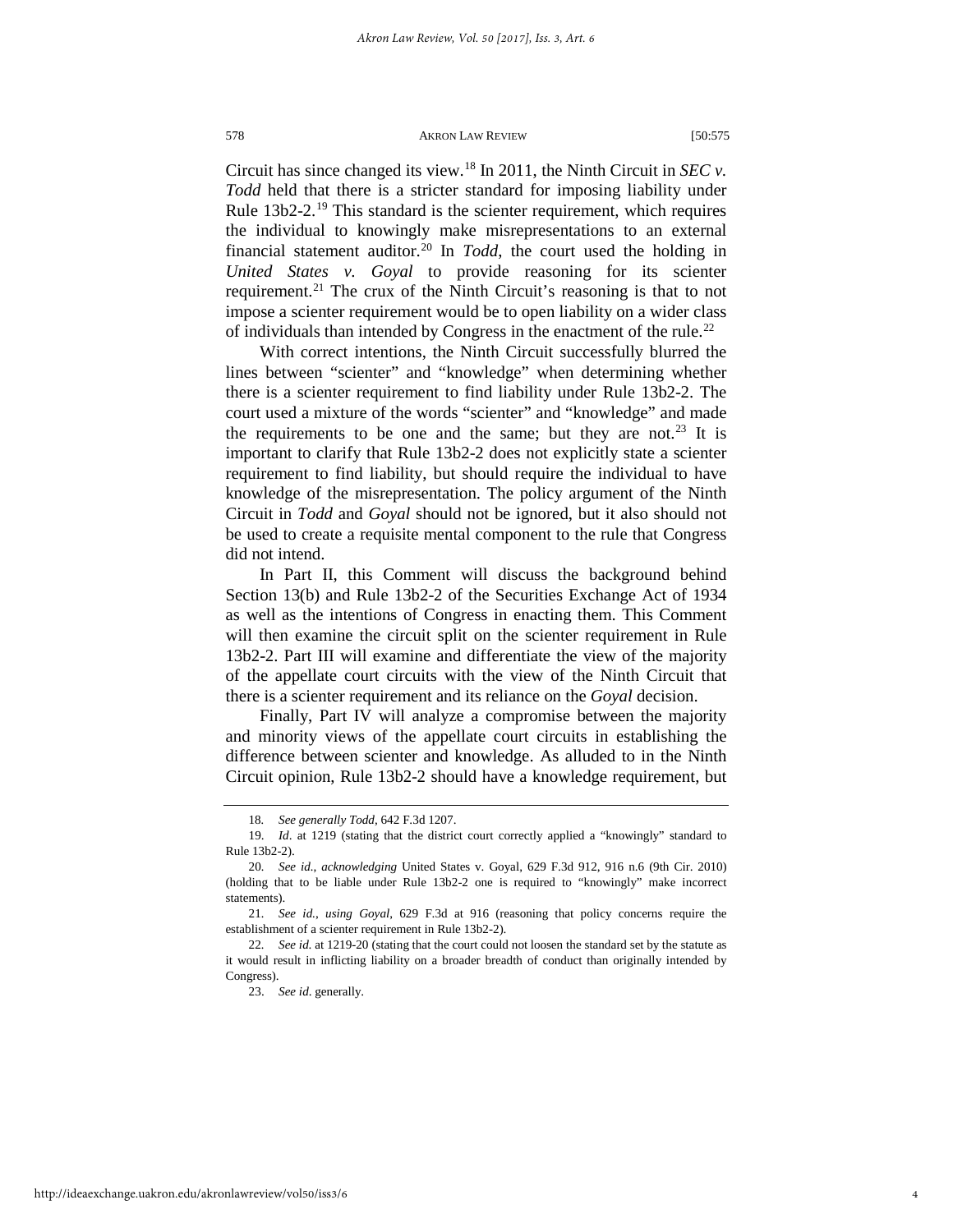this requirement should be separate and distinct from a scienter requirement.

## II. THERE IS A SUBSTANTIAL NEED TO PROTECT THE PUBLIC IN THE SOPHISTICATED WORLD OF INVESTMENTS

To understand the nuances of the federal appellate court circuit split regarding whether scienter is required to be proven to find liability under Rule 13b2-2, it is important to begin with a discussion of the background leading to the enactment of Section 13(b) and its associated rule, Rule 13b2-2. Subpart II.A of this Comment will begin the discussion with the history of corruption and lack of confidence in the financial markets that resulted in the passing of the Foreign Corrupt Practices Act of 1977, which established Section 13(b) and the Sarbanes-Oxley Act of 2002 and speaks to the intentions of Congress.

Subpart II.B will further develop the insight into Section 13(b) and Rule 13b2-2 with an examination of the language of the legislation. Finally, Subpart II.C of the Comment will reason for the analytical view of the requisite mental state required to find civil liability under Rule 13b2-2.

## *A. The Government Has Promulgated Legislation in Hopes of Enhancing the Integrity of Corporate Executives as Well as the Quality of Financial Reporting*

The SEC evolved because of the international interest in investment in American corporations. Initiated through the passing of the Securities Act of 1933 by Congress, the SEC was designed and implemented in 1934 to facilitate, as an administrative agency, an increase in investor confidence in American markets. $24$  In order to do so, the Securities Act called for corporations to provide more reliable information and the corporate executives to act more honestly.<sup>[25](#page-5-1)</sup> Today, the SEC describes its mission as "[protecting] investors, [maintaining] fair, orderly, and efficient markets, and [facilitating] capital formation."[26](#page-5-2)

The SEC has five main responsibilities.<sup>[27](#page-5-3)</sup> It is foremost responsible for interpreting and enforcing the securities laws established by the

<span id="page-5-3"></span><span id="page-5-2"></span><span id="page-5-1"></span><span id="page-5-0"></span><sup>24</sup>*. See The Investor's Advocate: How the SEC Protects Investors, Maintains Market Integrity, and Facilitates Capital Formation*, *supra* note 1.

<sup>25</sup>*. See id*.

<sup>26</sup>*. See id*.

<sup>27</sup>*. See id*. (explaining the organization of the SEC).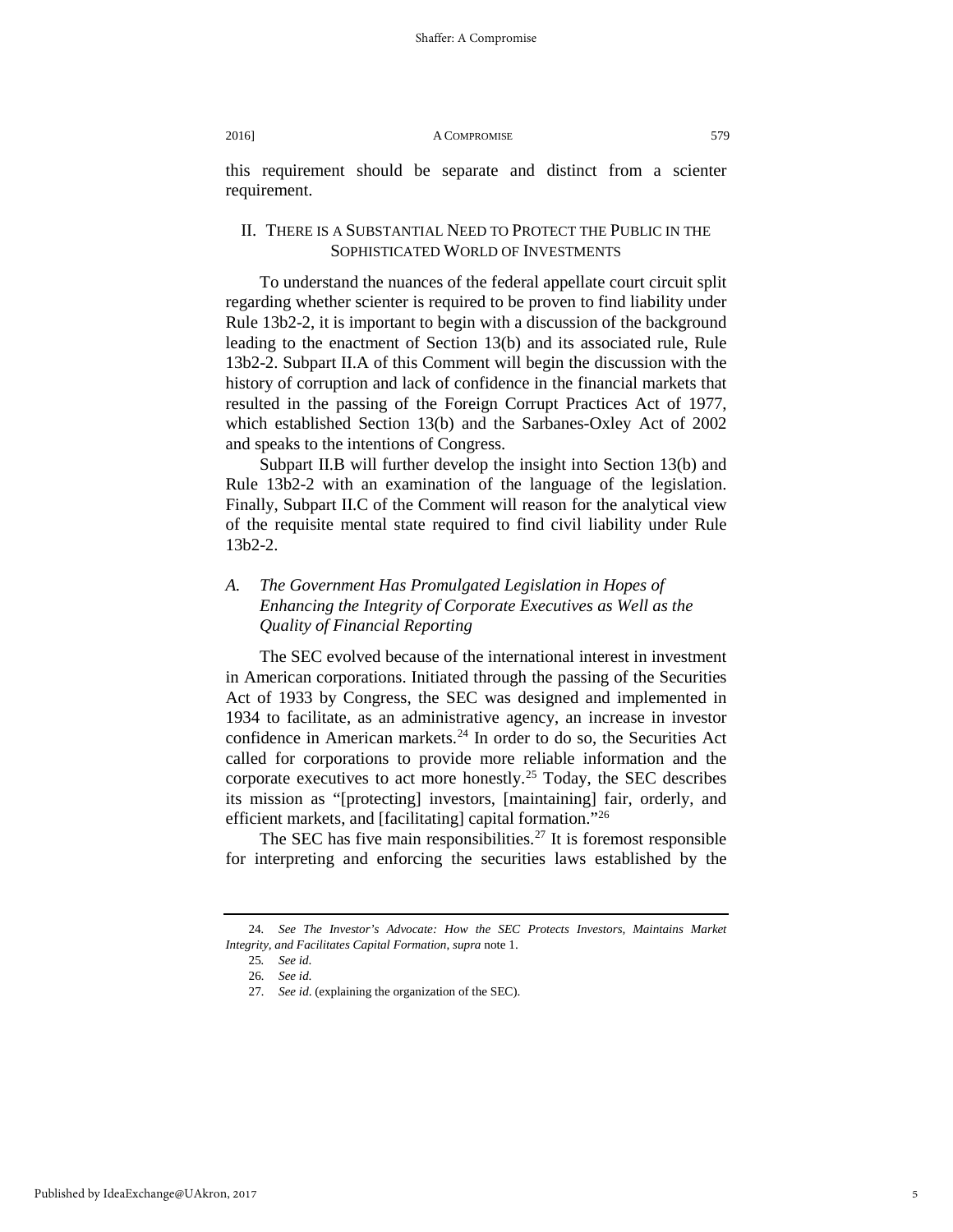federal government.<sup>28</sup> Additionally, it is given authority to issue rules as well as amend previously enacted securities rules and regulations.<sup>[29](#page-6-1)</sup> The SEC is responsible for overseeing both the review of securities firms and investment corporations as well as the "private regulatory organizations in the securities, accounting, and auditing fields."[30](#page-6-2) Finally, the SEC coordinates federal securities regulation and enforcement with the federal and state authorities.<sup>[31](#page-6-3)</sup>

Ultimately, the SEC seeks to provide investors crucial access to basic information about investments that is both useful and correct.<sup>[32](#page-6-4)</sup> Through its enforcement and legislative authorities, the SEC requires public companies to disclose specified financial and non-financial information to the public through mandatory filings.<sup>[33](#page-6-5)</sup> Additionally, as the administrative agency in charge of the regulation of federal security laws, the SEC, in conjunction with the federal authorities, brings civil and criminal actions against individuals who do not follow the rules and regulations set forth in the Securities Exchange Act of 1933, Securities Exchange Act of 19[34](#page-6-6), and SOX.<sup>34</sup>

In the hopes of furthering the enhancement of investor confidence, the FCPA was established in 1977 as part of the Securities Exchange Act of 1934.<sup>[35](#page-6-7)</sup> The FCPA sought to fight the bribery of foreign officials in business transactions.<sup>[36](#page-6-8)</sup> Section 13(b) was enacted as a part of the FCPA and Securities Exchange Act of  $1934$ .<sup>[37](#page-6-9)</sup> Section 13(b) establishes requirements for the financial records, internal controls, and accounting of public companies.[38](#page-6-10) Section 13(b) establishes these standards to uphold stricter requirements for the financial records of public companies, so that investors and the SEC can more easily detect misrepresentations and fraudulent activities as well as deter public

<sup>28</sup>*. See id*.

<span id="page-6-0"></span><sup>29</sup>*. See id*.

<sup>30</sup>*. See id*.

<sup>31</sup>*. See id*.

<sup>32</sup>*. See id*.

<sup>33</sup>*. See id*.

<span id="page-6-6"></span><span id="page-6-5"></span><span id="page-6-4"></span><span id="page-6-3"></span><span id="page-6-2"></span><span id="page-6-1"></span><sup>34</sup>*. See id*. (noting the laws that involve the securities industry are the Securities Act of 1933, Securities Act of 1934, Trust Indenture Act of 1939, Investment Company Act of 1940, Investment Advisers Act of 1940, Sarbanes-Oxley Act of 2002, Dodd-Frank Wall Street Reform and Consumer Protection Act of 2010, and Jumpstart Our Business Startups (JOBS) Act).

<span id="page-6-10"></span><span id="page-6-9"></span><span id="page-6-8"></span><span id="page-6-7"></span><sup>35</sup>*. See generally* Pub. L. No. 95-213, Sections 101-204, *supra* note 6; *see also* Pub. L. No. 95-213, Sections 101-204, (91. Stat. 1494) (codified as 15 U.S.C. Sections 78dd-1 to -3) (enhancing the 1934 Securities Exchange Act with additional provisions in reaction to extensive bribery of foreign officials).

<sup>36.</sup> Pub. L. No. 95-213, Sections 101-204, *supra* note 6.

<sup>37</sup>*. See id*.

<sup>38</sup>*. See generally* 15 U.S.C.S. Section 78m (focusing on Section 13(b)(2)).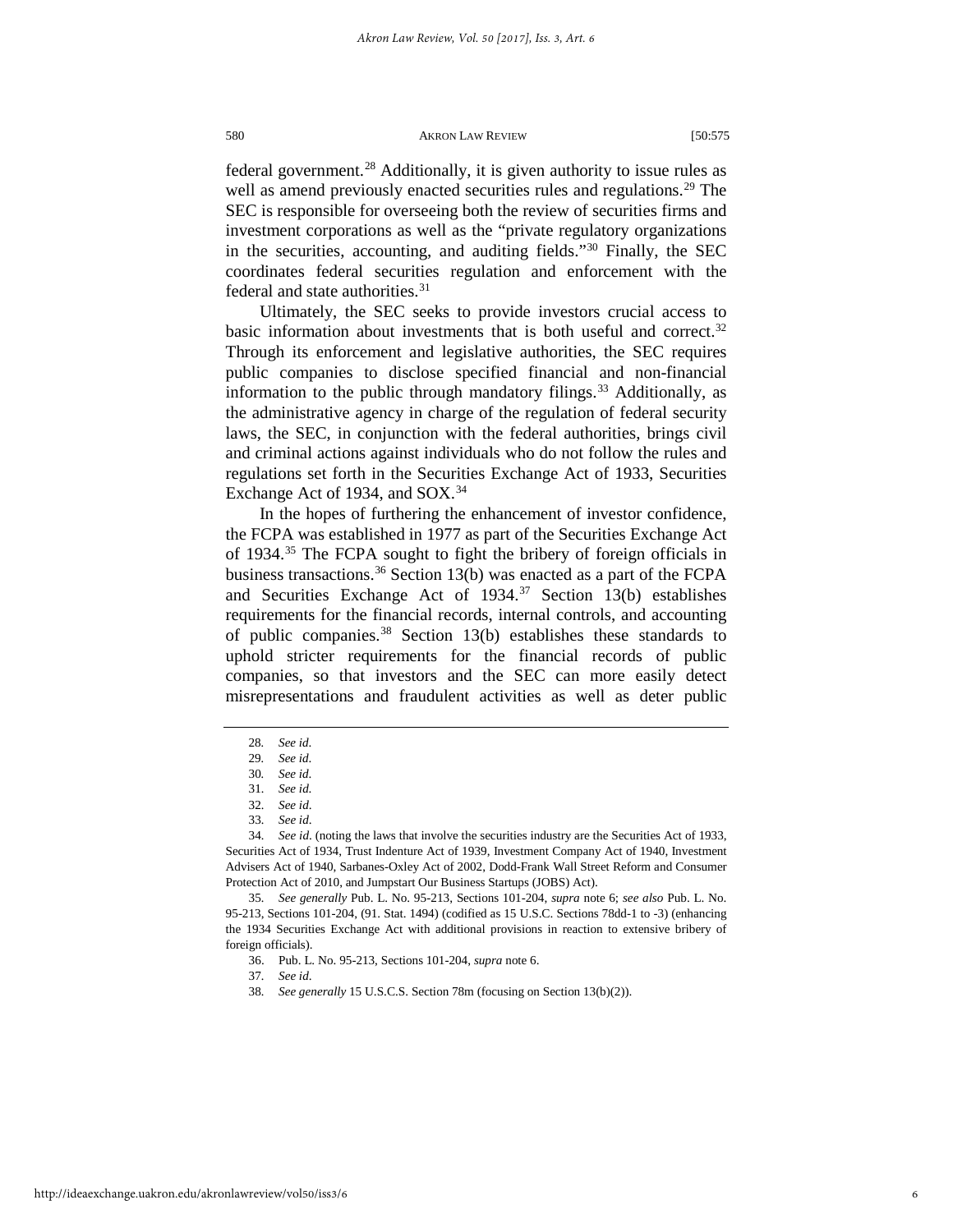companies from acting mischievously in the first place.<sup>[39](#page-7-0)</sup>

After the enactment of Section 13(b), SOX was passed in  $2002^{40}$  $2002^{40}$  $2002^{40}$ SOX's mission was to provide additional reassurance to investors in the securities markets.<sup>41</sup> Specifically, SOX focused on the financial reports of public companies.[42](#page-7-3) SOX established mandatory guidelines that prohibit executives of public companies, and their agents, from taking action to manipulate or coerce auditors of financial statements in order to cause material financial misstatements.<sup>[43](#page-7-4)</sup> Because of SOX, the SEC enacted Rule 13b2-2 to further clarify and strengthen the requirements set forth in Section 13(b).<sup>[44](#page-7-5)</sup>

## *B. The Statutory Language of Securities Exchange Act of 1934 Section 13(b) and Rule 13b2-2 is the Source of the Confusion*

The statutory language of both Section 13(b) and associated Rule 13b2-2 helps to provide some insight into the meaning of the regulation as well as the intention of Congress in enacting the regulations. However, as seen below, the language of both the regulation and rule does not provide a bright-line standard. This means that some interpretation must be applied to both the regulation and rule. This ambiguity is what has caused discrepancies among the federal circuits regarding the meaning of and requirements established by Rule 13b2-2.

The following is the statutory language of Section 13(b):

"... (A) Make and keep books, records, and accounts, which in reasonable detail, accurately and fairly reflect the transactions and dispositions of the assets of the issuer; (B) Devise and maintain a system of internal accounting controls sufficient to provide reasonable assurances that – (i) Transactions are executed accordance with management's general or specific authorization; (ii) Transactions are recorded as necessary to permit preparation of financial statements in conformity with generally accepted accounting principles or any other criteria applicable to such statements, and to maintain accountability for assets; (iii) Access to assets is permitted only in accordance with management's general or specific authorization; and (iv) The recorded accountability for assets is compared with the existing assets at reasonable intervals and appropriate action is taken with respect to any differences; and (C)

<sup>39</sup>*. See id*.

<span id="page-7-3"></span><span id="page-7-2"></span><span id="page-7-1"></span><span id="page-7-0"></span><sup>40</sup>*. See generally* SEC Release No. 34-47890, *supra* note 10.

<sup>41</sup>*. See id*.

<sup>42</sup>*. See generally* 17 C.F.R. 240.13b2-2, *supra* note 12.

<span id="page-7-4"></span><sup>43</sup>*. See* SEC Release No. 34-47890, *supra* note 10.

<span id="page-7-5"></span><sup>44.</sup> 17 C.F.R. 240.13b2-2, *supra* note 12.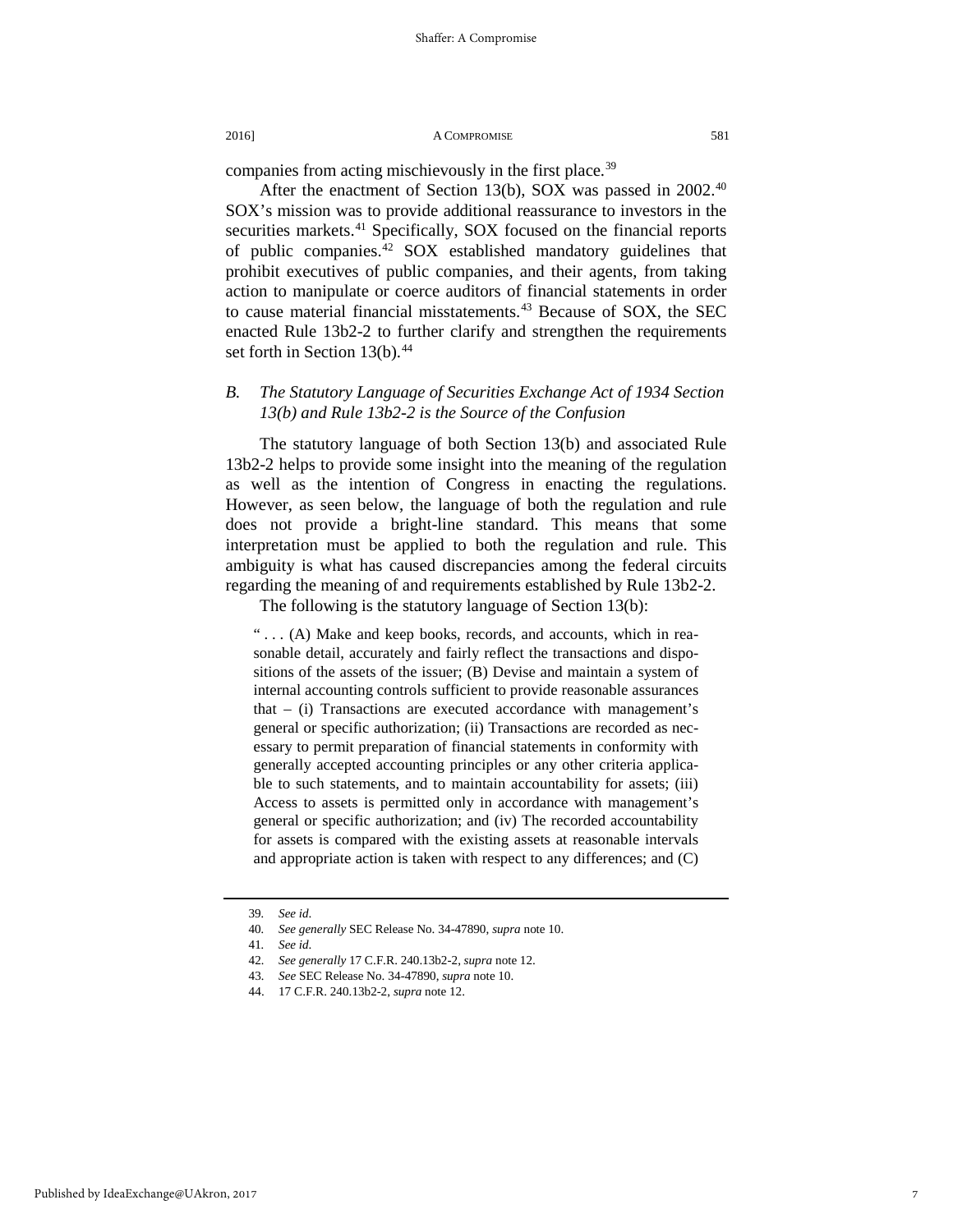Notwithstanding any other provision of law, pay the allocable share of such issuer of a reasonable annual accounting support fee or fees ...  $(45)$  $(45)$  $(45)$ 

The following is the statutory language of Rule 13b2-2:

Representations and conduct in connection with the preparation of required reports and documents. (a) No director or officer of an issuer shall, directly or indirectly; (1) Make or cause to be made materially false or misleading statement to an accountant in connection with; or (2) Omit to state, or cause another person to omit to state, any material fact necessary in order to make statements made, in light of the circumstances under which such statements were made, not misleading, to an accountant in connection with: (i) An audit, review or examination of the financial statements of the issuer required to be made pursuant to this subpart; or (ii) The preparation or filing of any document or report required to be filed with Commission pursuant to this subpart or otherwise. (b)(1) No officer or director of an issuer or any other person acting under the direction thereof, shall directly or indirectly *take any action to coerce, manipulate, mislead, or fraudulently influence any* independent public or certified public accountant engaged in the performance of an audit or review of the financial statements of that issuer that are required to be filed with the Commission pursuant to this subpart or otherwise if that person knew or should have known that such action, if successful, could result in rendering the issuer's financial statements materially misleading.[46](#page-8-1)

## *C. The SEC Provides Interpretation Regarding the Purpose of Rule 13b2-2*

When Rule 13b2-2 was adopted in response to SOX, the SEC recognized the necessity for clarification. Effective June 2003, the SEC provided its interpretation (SEC Release) of Rule 13b2-2 and its material clauses.[47](#page-8-2) In their summary, the SEC stated that the rule applied to individuals who "knew or should have known that [their] action, if successful, could result in rendering the financial statements materially misleading."[48](#page-8-3)

<span id="page-8-1"></span><span id="page-8-0"></span>The SEC provided further clarification for the phrase "take any action to coerce, manipulate, mislead, or fraudulently influence."[49](#page-8-4) The

<span id="page-8-4"></span><span id="page-8-3"></span><span id="page-8-2"></span>http://ideaexchange.uakron.edu/akronlawreview/vol50/iss3/6

<sup>45.</sup> 15 U.S.C. Section 78(m)(b)(2)(A)-(C).

<sup>46.</sup> 17 C.F.R. 240.13b2-2 (emphasis added).

<sup>47</sup>*. See* SEC Release No. 34-47890 Final Rule.

<sup>48</sup>*. See generally id.* (describing violative conduct).

<sup>49</sup>*. See id.*, *quoting* 17 C.F.R. 240.13b2-2.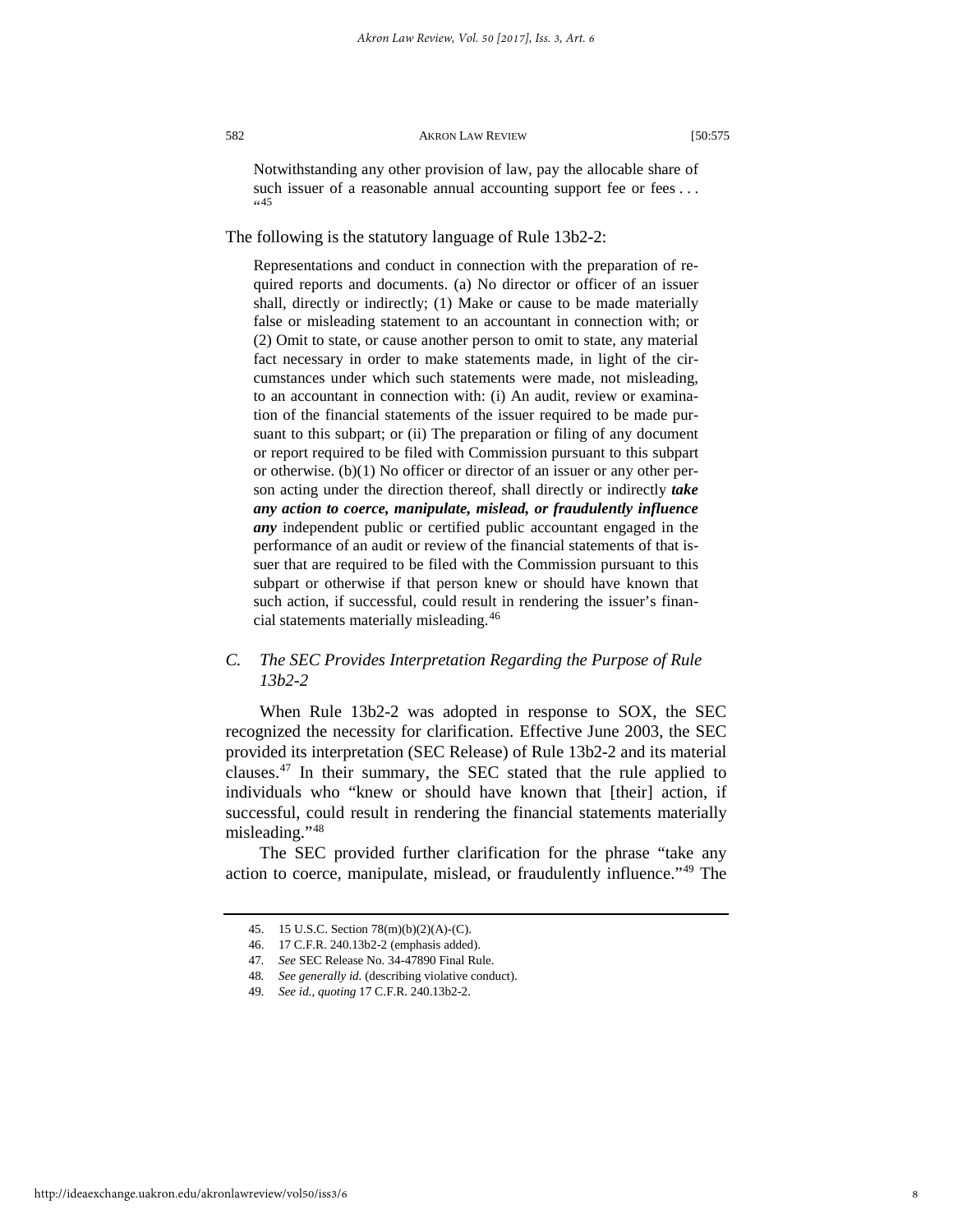SEC first states that the word fraudulently only modified influence and not "coerce," "manipulate," or "mislead."[50](#page-9-0) In its discussion, the SEC Release states that some commenters suggested that the word "mislead" should be modified by intent and others suggested that simply any effort to purposefully influence an auditor or alter a disclosure should be in violation.<sup>[51](#page-9-1)</sup> Additionally, the SEC Release states that the words "coerce" and "manipulate" suggest actions such as "pressure, threats, trickery, intimidation, or some other form of purposeful action."<sup>[52](#page-9-2)</sup>

The SEC also provided examples of conduct that would constitute improper influence on an auditor and a violation of Rule 13b2-2.<sup>[53](#page-9-3)</sup> These actions include blackmail, threatening physical violence, and stating the intent to cancel an engagement.<sup>[54](#page-9-4)</sup> Additional actions listed were providing incorrect information and bribes.<sup>[55](#page-9-5)</sup> Although not inclusive, the list provided in the SEC Release is preempted by a statement that any action that violates the rule must be done with knowledge or a reason to know that it would improperly influence an auditor.<sup>[56](#page-9-6)</sup>

Although it seems the SEC Release provides helpful explanation as to what conduct would violate Rule 13b2-2, the SEC Release instead muddles any clarification as to an answer on the topic of a scienter requirement. While the Release discusses the phrase "coerce, manipulate, mislead, or fraudulently influence," the Supreme Court has only defined "manipulation" and "fraud" as requiring scienter.<sup>[57](#page-9-7)</sup> The argument is open as to whether "coercion" and "misleading" require scienter.<sup>58</sup> Additional confusion is added when considering the "knowledge" or "reason to know" modifications prevalent throughout the SEC Release, as knowledge and scienter do not share a legal meaning.<sup>[59](#page-9-9)</sup> The federal appellate courts have since attempted to answer the question of whether scienter is a requisite mental state required in Rule 13b2-2.

<sup>50.</sup> *See id*.

<sup>51.</sup> *See id.* (responding to the proposing release).<br>52. *See id.* (providing clarification to the languag

<sup>52</sup>*. See id.* (providing clarification to the language of the rule).

<sup>53.</sup> *See id*.

<span id="page-9-5"></span><span id="page-9-4"></span><span id="page-9-3"></span><span id="page-9-2"></span><span id="page-9-1"></span><span id="page-9-0"></span><sup>54</sup>*. See id.* (explaining examples the Commission believes would improperly influence auditors).

<sup>55</sup>*. Id.*

<sup>56</sup>*. See id.* 

<span id="page-9-7"></span><span id="page-9-6"></span><sup>57.</sup> Paul B. Uhlenhop, *A Trap for the Unwary Attorney, SEC Rule 13b2-2: Improper Influence on Conduct of Audits*,15 SEC. NWS. 1 (Fall 2004).

<sup>58</sup>*. Id.*

<span id="page-9-9"></span><span id="page-9-8"></span><sup>59</sup>*. See id.* (recognizing that "[t]he lack of clarity by the SEC in the Release is troublesome.").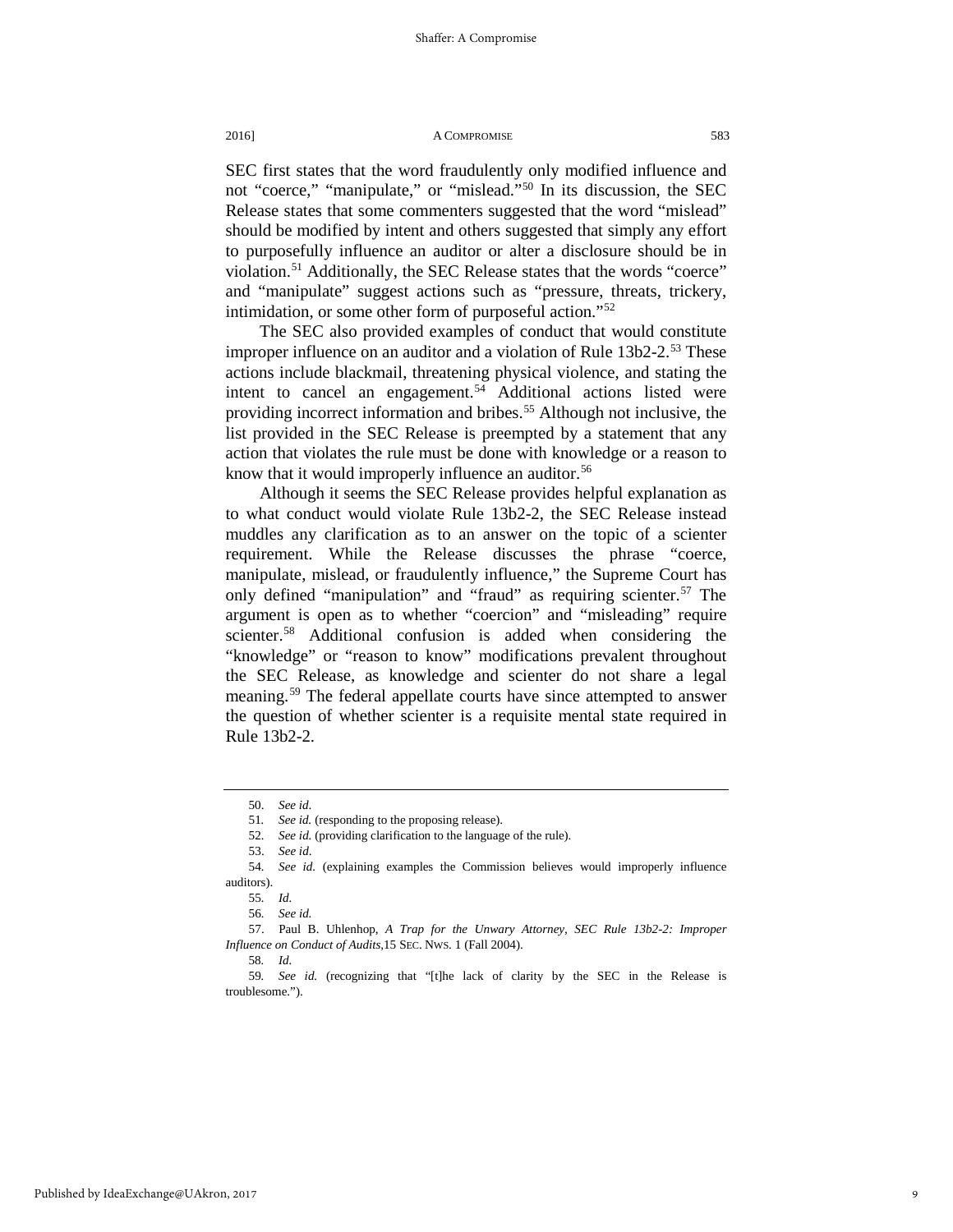## *D. There is a Split Among the Federal Appellate Circuits Regarding a Scienter Requirement in Rule 13b2-2*

Currently, the federal circuit courts are split concerning whether scienter must be proven in order to find civil liability under Rule 13b2-  $2<sup>60</sup>$  $2<sup>60</sup>$  $2<sup>60</sup>$  Of the four federal circuit courts ruling on this issue, the majority currently hold that there is no scienter requirement to find civil liability under Rule 13b2-2.<sup>[61](#page-10-1)</sup> This holding has been established by the Second Circuit in *McNulty*, the Seventh Circuit in *McConville*, and the Eighth Circuit in *Das*. [62](#page-10-2) The Second, Seventh, and Eighth Circuits rely on the plain language of Rule 13b2-2 as well as agency interpretations of Rule 13b2-2 from the SEC. $63$ 

The Ninth Circuit initially followed suit and supported the view held by the majority of the appellate courts.<sup>[64](#page-10-4)</sup> However, in 2011, the Ninth Circuit changed its stance in *Todd* and held that there is a stricter standard for imposing liability under Rule 13b2-2.<sup>[65](#page-10-5)</sup> This standard was described as a "knowingly" requirement, which requires the individual to knowingly make misrepresentations to an external financial statement auditor[.66](#page-10-6) In *Todd*, the court used the holding in *Goyal* to provide reasoning for this requisite mental state required to find liability under Rule 13b2-2.<sup>[67](#page-10-7)</sup> The main argument provided by the Ninth Circuit is that to not impose a knowledge requirement would be to open liability to a wider class of individuals than intended by Congress in the enactment of the rule.<sup>[68](#page-10-8)</sup>

<span id="page-10-0"></span><sup>60</sup>*. See generally* SEC v. McNulty, 137 F.3d 732 (2d. Cir. 1997); McConville v. SEC, 465 F.3d 780 (7th Cir. 2006); SEC v. Das, 723 F.3d 943 (8th Cir. 2013); SEC v. Todd, 642 F.3d 1207 (9th Cir. 2011).

<sup>61</sup>*. See generally McNulty*, 137 F.3d 732; *McConville*, 465 F.3d 780; *Das*, 723 F.3d 943.

<sup>62</sup>*. See McNulty*, 137 F.3d 732; *McConville*, 465 F.3d 780; *Das*, 723 F.3d 943.

<span id="page-10-3"></span><span id="page-10-2"></span><span id="page-10-1"></span><sup>63</sup>*. McNulty*, 137 F.3d at 741 (stating that Section 13(b) of the 1934 Securities and Exchange Act "contains no words indicating that Congress intended to impose a scienter requirement"); *see also McConville*, 465 F.3d at 789; *Das*, 723 F.3d at 954.

<span id="page-10-4"></span><sup>64.</sup> Ponce v. SEC, 345 F.3d 722, 737 (9th Cir. 2003) (holding that Section 13(b)(2) was violated because the company failed to keep books and accounts that fairly represented the transaction, not referring to any knowledge or scienter requirement).

<span id="page-10-5"></span><sup>65</sup>*. Todd*, 642 F.3d at 1219 (stating that the district court correctly applied a "knowingly" standard to Rule 13b2-2).

<span id="page-10-6"></span><sup>66</sup>*. See id.*, *acknowledging* United States v. Goyal, 629 F.3d 912, 916 n.6 (9th Cir. 2010) (holding that to be liable under Rule 13b2-2, one is required to "knowingly" make incorrect statements).

<span id="page-10-7"></span><sup>67</sup>*. See id.*, *using Goyal*, 629 F.3d at 916 (reasoning that policy concerns require the establishment of a scienter requirement in Rule 13b2-2).

<span id="page-10-8"></span><sup>68</sup>*. See id*. at 1219-20 (stating that the court could not loosen the standard set by the statute as it would result in inflicting liability on a broader breadth of conduct than originally intended by Congress).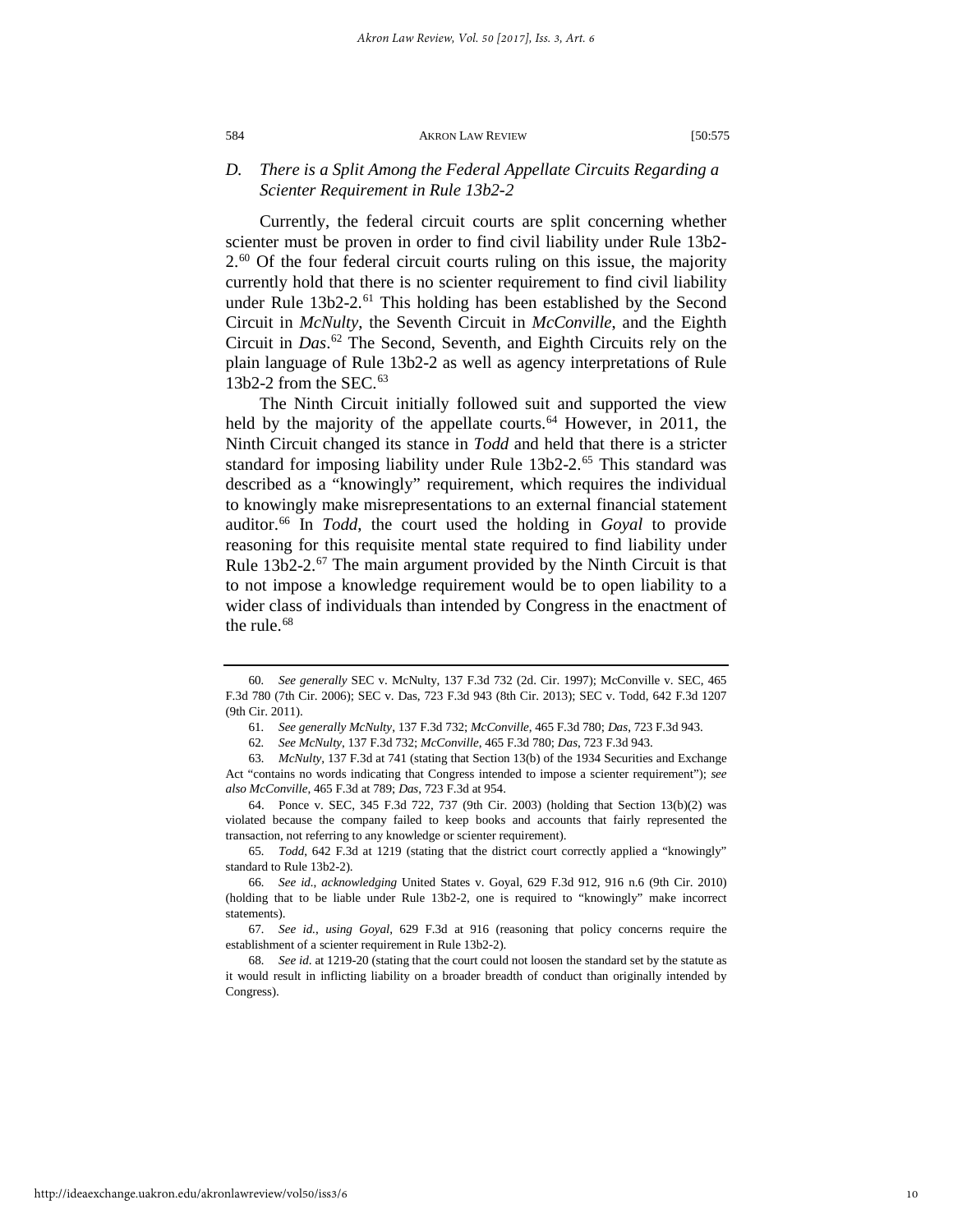## III. IS THERE A SCIENTER REQUIREMENT IN RULE 13B2-2?

Subpart III.A of this comment discusses the opinion held by the majority of ruling circuit courts. The Second Circuit in *McNulty*, Seventh Circuit in *McConville*, and Eighth Circuit in *Das* all support the view that no requisite mental component is required to violate Rule 13b2-2.[69](#page-11-0) These circuits defer to the evidence of congressional intent and statements of the SEC in holding that there is no scienter requirement in Rule13b2-2.<sup>[70](#page-11-1)</sup> Subpart III.B then contrasts the appellate court's majority opinion with that of the Ninth Circuit. In *SEC v. Todd,* the Ninth Circuit overruled their opinion in *Ponce v. SEC* and held, through the adoption of reasoning from *Goyal*, that there is a scienter requirement to violate Rule  $13b2-2$ .<sup>[71](#page-11-2)</sup> The Ninth Circuit supports their decision with the policy rationale of limiting the scope of the rule.<sup>[72](#page-11-3)</sup>

## *A. The Majority of Appellate Court Circuits Hold that There is no Scienter Requirement in Rule 13b2-2*

The most recent discussion of the scienter requirement in Rule 13b2-2 began in 1997 with the *McNulty* case.[73](#page-11-4) Several corporations owned and controlled by Robert McNulty raised \$78 million through security offerings.<sup>[74](#page-11-5)</sup> A portion of this money was redirected to McNulty and other companies controlled by him.<sup>[75](#page-11-6)</sup> During this time, John Shanklin was both an officer and director of two McNulty companies and responsible for their financial records and governmental filings.<sup>[76](#page-11-7)</sup>

The complaint alleged that the diversion of this money was not accurately disclosed in the company's financial records and SEC filings.[77](#page-11-8) In fact, the SEC asserted that Shanklin, in his employment

<span id="page-11-0"></span><sup>69</sup>*. See generally* SEC v. McNulty, 137 F.3d 732 (2d. Cir. 1997); McConville v. SEC, 465 F.3d 780 (7th Cir. 2006); SEC v. Das, 723 F.3d 943 (8th Cir. 2013).

<sup>70</sup>*. See generally McNulty*, 137 F.3d 732; *McConville*, 465 F.3d 780; *Das*, 723 F.3d 943.

<span id="page-11-2"></span><span id="page-11-1"></span><sup>71</sup>*. See generally* Ponce v. SEC, 345 F.3d 722, 737 (9th Cir. 2003); *see also Todd*, 642 F.3d at 1219, *acknowledging Goyal*, 629 F.3d at 916 n.6 (holding that to be liable under Rule 13b2-2, one is required to "knowingly" make incorrect statements).

<span id="page-11-3"></span><sup>72</sup>*. Todd*, 642 F.3d at 1219, *using Goyal*, 629 F.3d at 916 (reasoning that policy concerns require the establishment of a scienter requirement in Rule 13b2-2).

<span id="page-11-5"></span><span id="page-11-4"></span><sup>73</sup>*. See generally McNulty*, 137 F.3d 732 (hearing a case discussing the scienter requirement in Rule 13b2-2 in 1997 by the United States Court of Appeals for the Second Circuit).

<sup>74</sup>*. See id.* at 734 (discussing the offerings provided through private and public channels).

<sup>75</sup>*. See id*.

<span id="page-11-7"></span><span id="page-11-6"></span><sup>76</sup>*. Id*. (stating that Shanklin was the vice president, chief executive officer, and operating officer of Auto Giant, Inc. and president, chief executive officer, operating officer, and administrative officer of Auto Depot, Inc.).

<span id="page-11-8"></span><sup>77</sup>*. Id*. (alleging that the company's books "misrepresented or falsely concealed material transactions").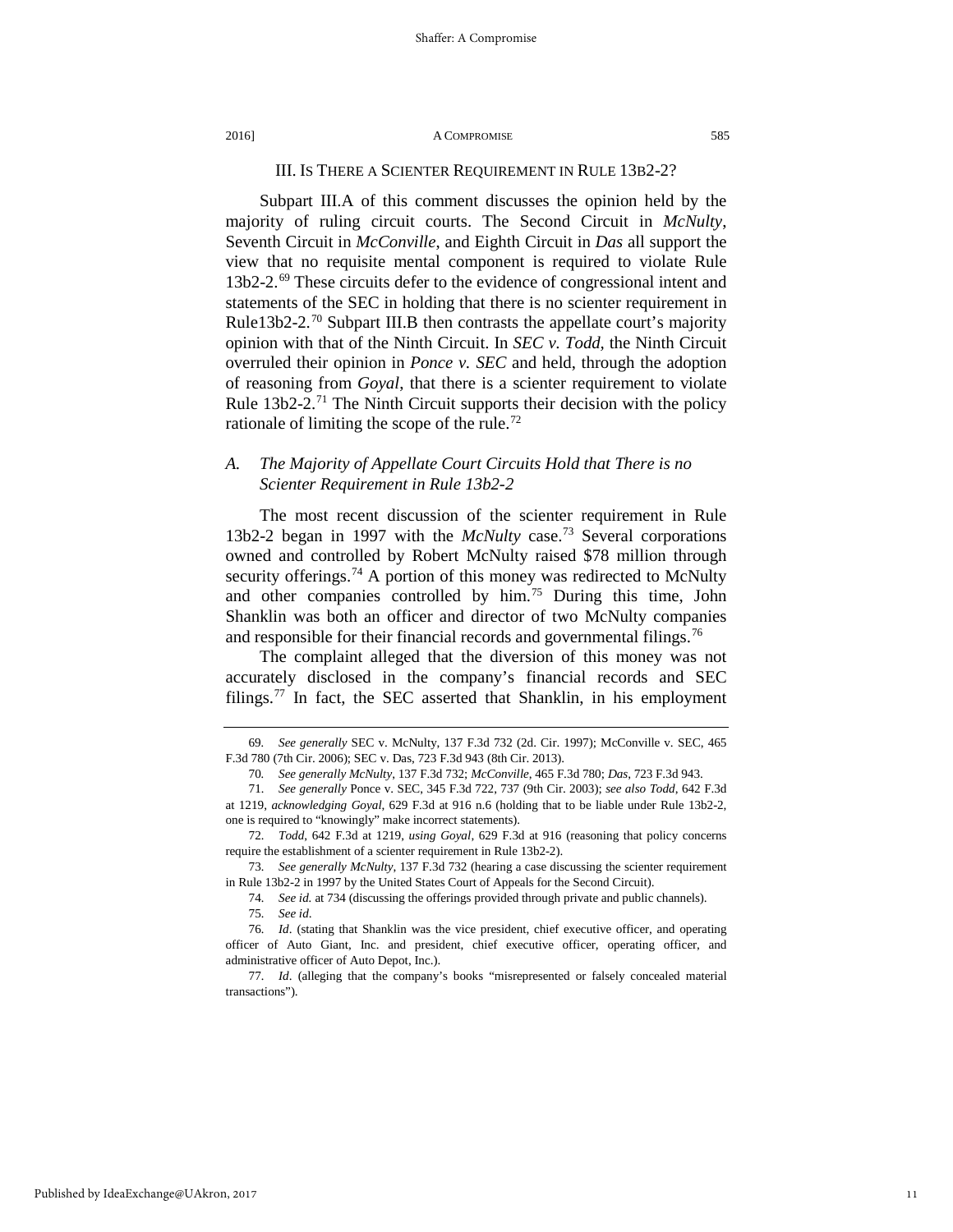capacity, "knew, or recklessly failed to know" that the financial statements either misrepresented or masked material transactions.<sup>[78](#page-12-0)</sup> If proven accurate, these allegations would violate Rule 13b2-2.<sup>[79](#page-12-1)</sup>

In their analysis, the Second Circuit stated that a lack of scienter could not act as a defense against any claims under Section 13 of the Securities Exchange Act of 1934.<sup>[80](#page-12-2)</sup> The court reasoned that this holding was consistent with previous precedent of the Second Circuit as well as the SEC's interpretive regulations. <sup>[81](#page-12-3)</sup> Because of the absence of any clear intent by Congress establishing a scienter requirement in Rule 13b2-2, the court recognized that the SEC's interpretive regulations should be entitled to deference.<sup>82</sup> Additionally, the court believed that the absence of a scienter requirement in Rule 13b2-2 was intended because a "knowing requirement" was only first mentioned in 1988 when Congress amended the rule in order to allow for criminal liability.<sup>[83](#page-12-5)</sup>

In support of the Second Circuit's holding in *McNulty*, the Seventh Circuit followed suit and held that a civil violation of Rule 13b2-2 does not require scienter.<sup>[84](#page-12-6)</sup> In this instance, Akorn Incorporated (Akorn) was a pharmaceutical manufacturing company that began using a new accounts receivable software program.[85](#page-12-7) Instead of integrating the old software with the new, Akorn ran the program separately, which caused issues in determining the amount of the corporation's accounts receivables.<sup>[86](#page-12-8)</sup> This challenge was voiced to the board of directors by Akorn's auditor, Deloitte and Touche, LLP; however, Rita McConville,

<span id="page-12-0"></span><sup>78</sup>*. See id*. (relying on Shanklin's responsibility for the internal financial records and SEC filings).

<span id="page-12-1"></span><sup>79</sup>*. Id*. (claiming violation of Sections 10(b), 13(a), and 13(b) of the Securities Exchange Act of 1934).

<span id="page-12-2"></span><sup>80</sup>*. Id*. at 740 (supporting the district court's ruling that the lack of a requisite mental requirement is not a defense to a Section 13(b) claim).

<span id="page-12-3"></span><sup>81</sup>*. Id*. at 740-41, *mentioning* SEC v. Koenig, 469 F.2d 198, 200 (2d. Cir. 1972) (upholding Section 13(b) liability without reference to scienter).

<span id="page-12-4"></span><sup>82</sup>*. Id*. at 741 (referencing that the rule "contains no words indicating that Congress intended to impose a 'scienter' requirement"); *see also* Chevron U.S.A., Inc. v. Natural Resources Defense Council, Inc., 467 U.S. 837, 844 (1984) (requiring deference to an administrative agency's interpretation); Bowles v. Seminole Rock & Sand Co., 325 U.S. 410, 417-18 (1945) (requiring deference to an administrative agency's interpretation of its own regulation).

<span id="page-12-5"></span><sup>83.</sup> Pub. L. No. 100-418, Section 5002, 102 Stat. 1415, (1988) (codified at 15 U.S.C. Section 78m(b) (1994).

<span id="page-12-6"></span><sup>84</sup>*. See generally* McConville v. SEC, 465 F.3d 780 (7th Cir. 2006) (hearing a case regarding the scienter requirement in Rule 13b2-2 in 2006 by the Seventh Circuit).

<span id="page-12-7"></span><sup>85</sup>*. Id*. at 783 (stating that in 2000 Akorn initiated its use of the new J.D. Edwards software, but did not transfer the previously tacked accounts from the old Macola software).

<span id="page-12-8"></span><sup>86</sup>*. See id*. (stating that the auditor identified a "misapplication of credits and payments to customers' accounts, and failure to collect outstanding balances effectively and efficiently").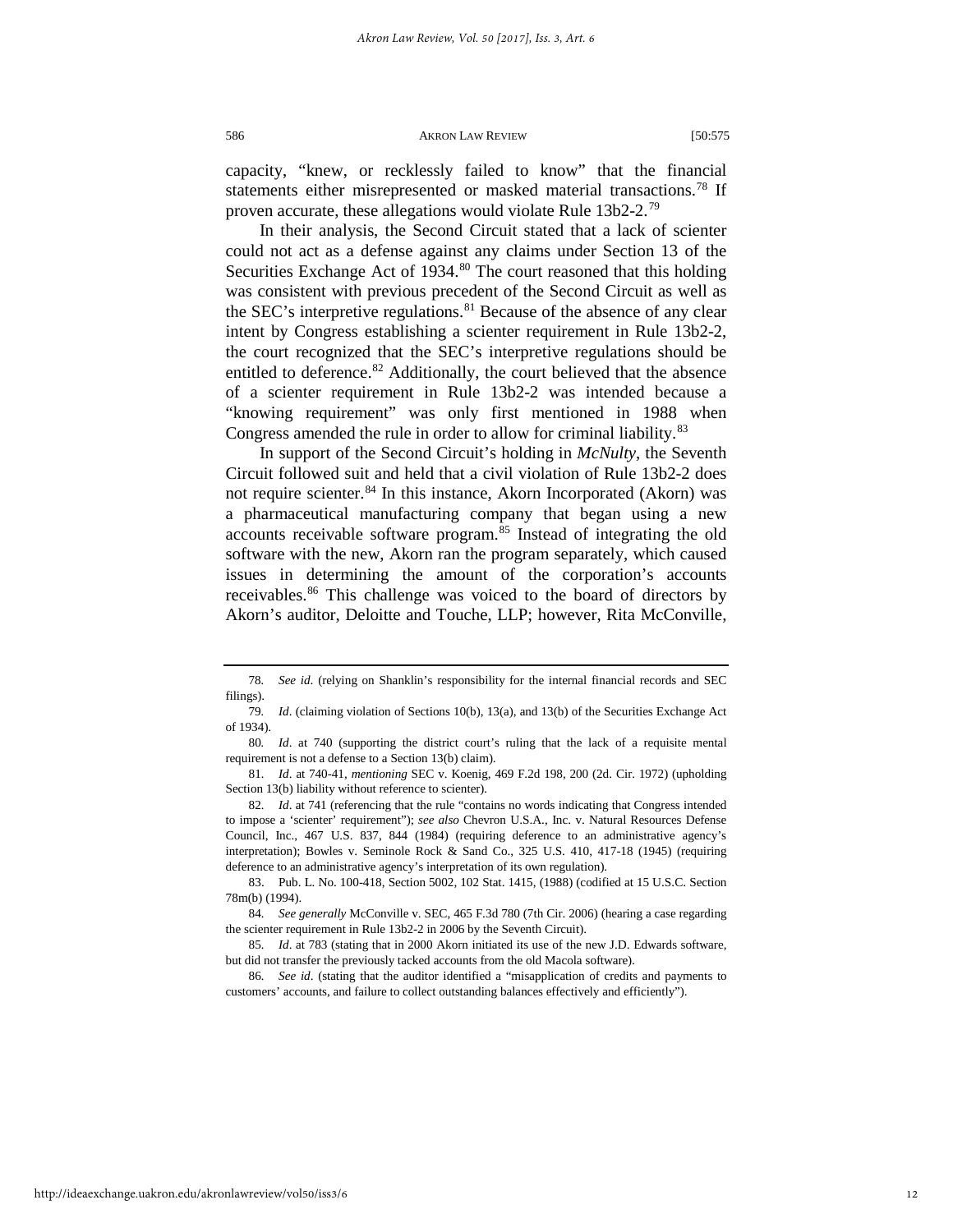Akorn's Chief Financial Officer (CFO), downplayed it.<sup>[87](#page-13-0)</sup>

The un-integrated software packages resulted in a major discrepancy with Akorn's largest customer, Cardinal Health.<sup>[88](#page-13-1)</sup> At the end of 2000, Cardinal Health believed that they had a credit balance of \$800,000 with Akorn, while Akorn believed that Cardinal Health owed them \$4 million.<sup>[89](#page-13-2)</sup> With the knowledge of such an inconsistency, Akorn did not change their financial records and made a press release that they had made \$2 million in profit for the first quarter of  $2001.^{90}$  $2001.^{90}$  $2001.^{90}$ 

By April of 2001, Akorn and Cardinal Health settled on the amount of the accounts receivable, which resulted in Akorn increasing its allowance for doubtful accounts by \$7.5 million in its Form  $10\text{-}Q^{91}$  $10\text{-}Q^{91}$  $10\text{-}Q^{91}$  As a result, the SEC charged McConville, because of her responsibility as CFO in filling Akorn's financial documents, with violating SEC Rules 10b-5, 13b2-1, and 13b2-2.[92](#page-13-5)

In its analysis, the Seventh Circuit applied the same logic as the Second Circuit in holding that there is no scienter requirement in Rule  $13b2-2.^{93}$  $13b2-2.^{93}$  $13b2-2.^{93}$  The court stated that as long as it is supported by evidence, the SEC should be afforded deference in regards to interpreting the rules of the Securities and Exchange Act of 1934.<sup>[94](#page-13-7)</sup> The court should not only give deference to the Commission, but also uphold the Commission's interpretation unless there is "clear congressional intent" in opposition.<sup>[95](#page-13-8)</sup> Further, the Seventh Circuit stated that in the absence of clear congressional intent, the regulation's interpretation should be upheld

<span id="page-13-0"></span><sup>87</sup>*. See id*. (stating that Deloitte & Touche, LLP sent a letter warning the board of the anticipated issues in the financial statements); *see also id*. (stating that McConville drafted a report declaring that an effort to fix the issue was already underway and they planned to reconcile all the accounts completely by August 2000).

<span id="page-13-1"></span><sup>88</sup>*. See id*. (noting that because of the concerns of the auditors voiced to the board of directors and the un-integrated accounting systems, Akorn's financial department was already in a frenzy when the billing discrepancy between Akorn and Cardinal Health arose).

<span id="page-13-2"></span><sup>89</sup>*. See id*. (explaining that the difference in the two amounts was almost \$5 million and a result of Cardinal Health's accounts receivable invoices going back to 1999, which is when the old software system of Macola was used).

<span id="page-13-3"></span><sup>90</sup>*. See id*. at 784 (explaining that McConville claimed the press release to be accurate, despite the dispute, and assured that there was no material money owed from wholesalers past due because the balances were offset by credits).

<span id="page-13-4"></span><sup>91</sup>*. See id*. at 785-86 (stating that the Form 10-K/A acknowledged that the \$7.5 million increase in allowance for doubtful accounts should have been recorded in the 10-Q for the fourth quarter of 2000, not 2001, and that once the financial statements were corrected, the \$2 million profit announced in the press release turned out to be a \$2.4 million loss).

<sup>92</sup>*. Id*. at 789.

<sup>93</sup>*. See generally id*.

<span id="page-13-8"></span><span id="page-13-7"></span><span id="page-13-6"></span><span id="page-13-5"></span><sup>94.</sup> *See id*. at 786 (stating that the court is required to give "highly deferential, conclusive effect to the Commission's factual findings" as long as they are supported by recorded evidence).

<sup>95</sup>*. See id*., *citing* United States v. Mead Corp., 533 U.S. 218, 227 (2001).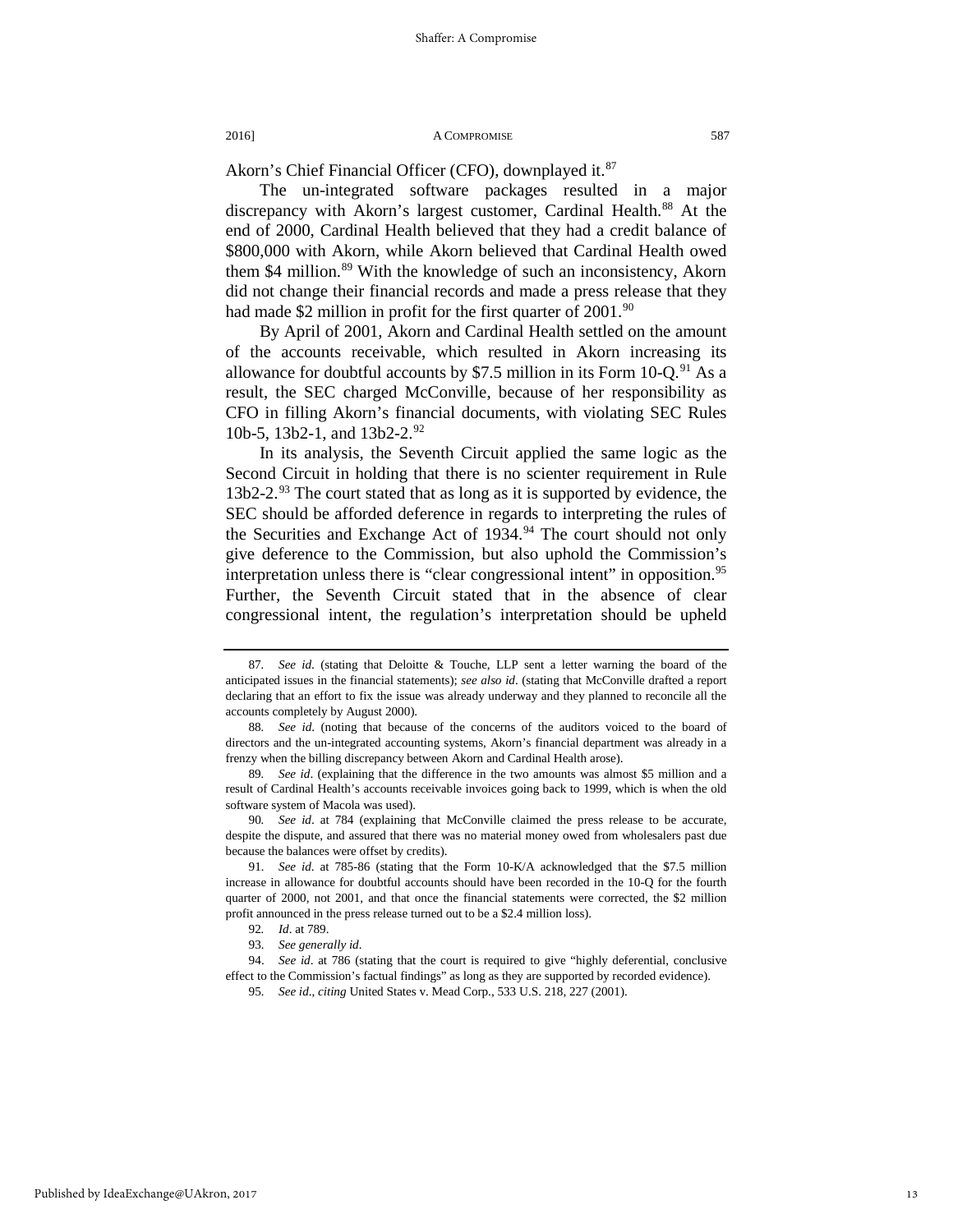unless the Commission's interpretation is "arbitrary, capricious, or manifestly contrary to the statute."<sup>[96](#page-14-0)</sup>

In 2013, the Eighth Circuit joined the majority of appellate circuit courts in holding there is no scienter requirement in Rule 13b2-2.[97](#page-14-1) Vinod Gupta was the Chief Executive Officer (CEO) of infoUSA.<sup>[98](#page-14-2)</sup> As CEO, Gupta frequently traveled by jet, received payments for the purchase and upkeep of his yacht as well as payments for a variety of other personal expenditures.<sup>[99](#page-14-3)</sup> However, infoUSA did not sufficiently disclose the perquisites as well as the related party transactions that occurred in regards to their CEO.[100](#page-14-4)

The SEC brought a civil action against the CFOs of infoUSA, Stormy Dean and Rajnsh Das, for falsifying their financial records, certifying false reports filed with the SEC, and providing their auditor with false information under Rule  $13b2-2$ .<sup>[101](#page-14-5)</sup> In its opinion, the court took notice of the split in holdings between the circuits and stated, "[we] agree with the analysis of our sister circuits in *McConville* and *McNulty*."<sup>[102](#page-14-6)</sup> The court began its analysis with the plain language of the rule and then noted that it believed substantial deference should be afforded to the SEC's interpretation of the rule.<sup>[103](#page-14-7)</sup>

<span id="page-14-0"></span><sup>96</sup>*. Id*., *quoting* Chevron U.S.A., Inc. v. Natural Resources Defense Council, Inc., 467 U.S. 837, 844 (1984).

<span id="page-14-1"></span><sup>97</sup>*. See generally* SEC v. Das, 723 F.3d 943 (8th Cir. 2013) (hearing a case on the scienter requirement in Rule 13b2-2 in 2013 by the United States of Appeals for the Eighth Circuit).

<sup>98</sup>*. Id*. at 946 (stating that Vinod Gupta "lived a life of luxury").

<span id="page-14-3"></span><span id="page-14-2"></span><sup>99</sup>*. Id*. (noting that Gupta received the benefits of supplementary income and benefits without recognizing the extra income and paying the additional taxes, and that the employees of the company thought that this was acceptable because Gupta founded the company as well as enhanced its value).

<span id="page-14-4"></span><sup>100.</sup> *Id.* (stating that the SEC did not agree with the views of the infoUSA employees because the corporation was publicly traded and the supplementary income received by Gupta should have been disclosed by the corporation).

<span id="page-14-5"></span><sup>101</sup>*. Id*. at 946-47 (stating that the SEC brought civil action against Dean and Das for securities fraud under Exchange Act Section 10(b) and Rule 10b-5, falsifying records and books under Exchange Act Section 13(b)(5), misleading auditors under Rule 13b2-1 and Rule 13b2-2, aiding in filling false filings to the SEC under Rules 12b-30 and 13a-1, and certifying false reports under Rule 13a-14).

<span id="page-14-6"></span><sup>102</sup>*. Id*. at 954 (regarding Rule 13b2-1 specially, but continuing to follow the same logic as applied by the Second and Seventh Circuits in reasoning that there is no scienter requirement in Rule 13b2-2).

<span id="page-14-7"></span><sup>103</sup>*. Id*. at 954-56 (ultimately declining to adopt the Ninth Circuit's holding that Rule 13b2-2 requires the SEC to prove that the actor acted knowingly in their falsification).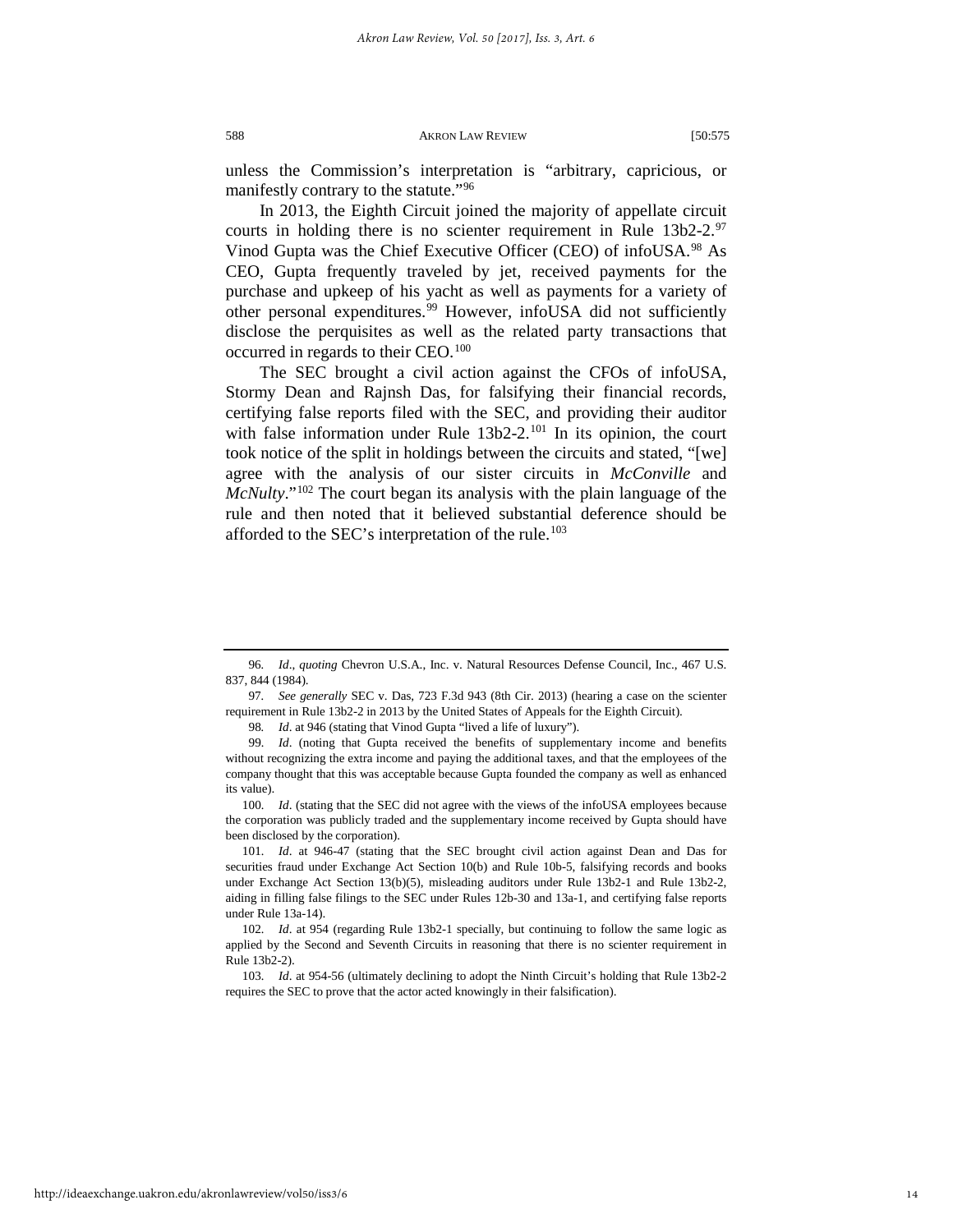## *B. The Minority of Appellate Court Circuits Hold that There is a Scienter Requirement in Rule 13b2-2*

In 2003, the Ninth Circuit first considered the issue of a scienter requirement in Rule 13b2-2 in the case of *Ponce v. SEC*. [104](#page-15-0) Russell Ponce was a Certified Public Accountant (CPA) and American Aircraft Corporation's (AAC) independent auditor.<sup>105</sup> Ponce acted as AAC's auditor from 1988 to 1991 and had a significant role in AAC's reporting and auditing.<sup>[106](#page-15-2)</sup> As their auditor, Ponce assisted in valuing the assets and expenses of AAC on their financial statements.<sup>[107](#page-15-3)</sup>

The SEC brought civil actions against AAC under SEC Sections 13(a) and 13(b)(2) as well as the accompanying rules.<sup>108</sup> The SEC claimed that Ponce "willfully aided, abetted, and caused" AAC in violating these rules.<sup>[109](#page-15-5)</sup> The violations occurred because of the overvaluation of the license designs and the "mischaracterization" of expenses.[110](#page-15-6) In holding that AAC and Ponce violated SEC Section 13(b), the court did not mention any scienter requirement associated with SEC Section 13(b)(2) or Rule 13b2-2.<sup>[111](#page-15-7)</sup>

However, in 2011 the Ninth Circuit changed its stance regarding a scienter requirement in Rule 13b2-2.<sup>[112](#page-15-8)</sup> In *Todd*, the Ninth Circuit reversed its holding in *Ponce*. [113](#page-15-9) In *Todd*, the SEC brought actions

<span id="page-15-5"></span><span id="page-15-4"></span>109*. Id*. (qualifying that the charges included claims against Ponce for "willfully [aiding], [abetting], and [causing] AAC" to violate Section 13(b)(2)).

<span id="page-15-0"></span><sup>104</sup>*. See generally* Ponce v. SEC, 345 F.3d 722 (9th Cir. 2003) (hearing a case regarding a violation of Section 13(b)(2) and Rule 13b-2 in the United States Court of Appeals for the Ninth Circuit).

<sup>105</sup>*. Id*. at 725-26.

<span id="page-15-2"></span><span id="page-15-1"></span><sup>106</sup>*. Id*. at 726 (stating that the SEC's assertions against Ponce resulted from Ponce's actions regarding his responsibility for and role in AAC's reporting and auditing).

<span id="page-15-3"></span><sup>107</sup>*. Id*. (noting in the SEC allegations that the violations occurred from Ponce's involvement with valuing AAC's licenses and identifying "tooling and prototype expenses as inventory" on the financial statements of AAC).

<sup>108</sup>*. Id*. at 737 (stating that the SEC's allegations involved Sections 13(a) and 13(b)(2)).

<span id="page-15-6"></span><sup>110</sup>*. Id*. (noting in the SEC allegations that the violations occurred from Ponce's involvement with valuing AAC's licenses and identifying "tooling and prototype expenses as inventory costs" on the financial statements of AAC).

<span id="page-15-7"></span><sup>111</sup>*. Id*. (concluding that Section 13(b)(2) was violated because AAC did not maintain "books, records, and accounts that accurately and fairly reflected the transactions and disposition of AAC's assets" and not mentioning any requisite mental intent such as scienter in their holding).

<span id="page-15-8"></span><sup>112</sup>*. See generally* SEC v. Todd, 642 F.3d 1207 (9th Cir. 2011) (considering allegations of violating Rule 13b2-2, among others, by the SEC in the United States Court of Appeals for the Ninth Circuit in 2011).

<span id="page-15-9"></span><sup>113</sup>*. See id*. at 1219 (stating that a "knowing" standard was properly applied as a requisite mental state in violating Rule 13b2-2); *Compare with Ponce*, 345 F.3d at 737 (holding the actor liable under Section 13(b)(2) without regards to a knowledge or intent).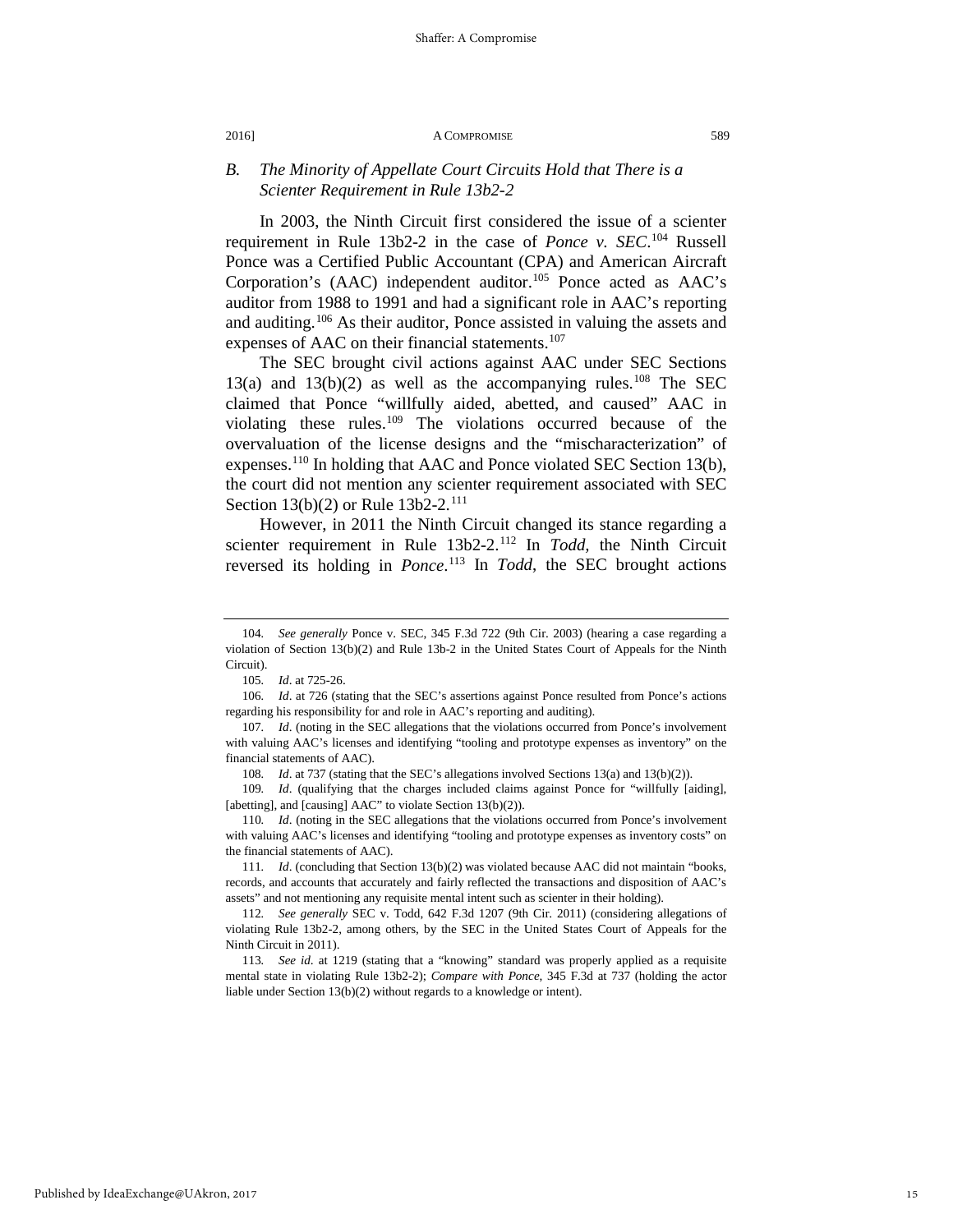against the executives of Gateway Incorporated (Gateway).[114](#page-16-0) Named parties included John Todd and Robert Manza, former Gateway financial executives, and Jeffrey Weitzen, Gateway's former President and CEO.[115](#page-16-1) The SEC stated that Gateway misrepresented transactions with their clients VenServ, AOL, and Lockheed Martin on their financial statements.[116](#page-16-2) Gateway recognized income from a \$21 million incomplete transaction with VenServ, improperly disclosed a one-time \$72 million transaction with AOL, and incorrectly recognized a \$47.2 million lease-back transaction with Lockheed Martin as revenue.<sup>[117](#page-16-3)</sup>

Regarding the above transactions, the SEC alleged that the executives falsified the corporation's financial statements in the third quarter of  $2000$ .<sup>118</sup> The allegations stated that the executives falsified the records in order to improve their financial position in attempts to hit financial analysts' "earnings and revenue expectations."[119](#page-16-5) Todd, Manza, and Weitzen all made formal representations to Gateway's auditors, PricewaterhouseCoopers (PwC), which stated that the financial statements conformed to the General Accepted Accounting Principles (GAAP) and assured continued revenue growth[.120](#page-16-6) The United States District Court for the Southern District of California granted Todd, Manza, and Weitzen's motion for summary judgment on the Rule 13b2-

<sup>114</sup>*. See id*. at 1212.

<span id="page-16-1"></span><span id="page-16-0"></span><sup>115</sup>*. Id*. at 1212-13 (noting that Weitzen was Gateway's former CEO, Todd was the company's former CFO, and Manza was the former controller as well as the company's highest ranking CPA).

<span id="page-16-2"></span><sup>116</sup>*. See generally id*. at 1213-14 (discussing the disputed transactions with three of Gateway's customers, Lockheed Martin, VenServ, and AOL.).

<span id="page-16-3"></span><sup>117</sup>*. See id*. (noting the specifics of each disputed transaction. The Lockheed Martin transaction involved Gateway recording \$47.2 million in gross revenue from a sale of assets, not manufactured or sold by Gateway, to Lockheed Martin, which was in return leased back by Gateway. Not only did the recognition of income depart GAAP standards, but the recognition of gross revenue from the sale of fixed assets departed from the policy standards set by Gateway as well. The VenServ transaction involved Gateway booking revenue of \$21 million from an incomplete transaction. The revenue should not have been recognized because VenServ was not obligated to pay Gateway until Gateway had referred a certain amount of customers to them. The AOL transaction involved proper recognition of a one-time transaction between the two parties of \$72 million, but Gateway did not properly disclose the specifics around the transaction allowing the public to believe the revenue would continue).

<span id="page-16-4"></span><sup>118</sup>*. Id*. at 1212 (stating that the SEC brought action against Gateway and its executives alleging that they have the they have the they have the they have the they have the they have the the the the

<sup>&</sup>quot;unlawfully misrepresented" the company's financial position in the third quarter of the year). 119*. See id*.

<span id="page-16-6"></span><span id="page-16-5"></span><sup>120</sup>*. Id*. at 1213 (distinguishing that Todd and Manza signed the management representation letter sent to PwC for the third quarter of 2000 certifying that the financial statements were fairly "prepared" and "[conformed] with generally accepted accounting principles [GAAP]) and that Todd and Weitzen assured analysts during a conference call that Gateway was "experiencing accelerated revenue growth").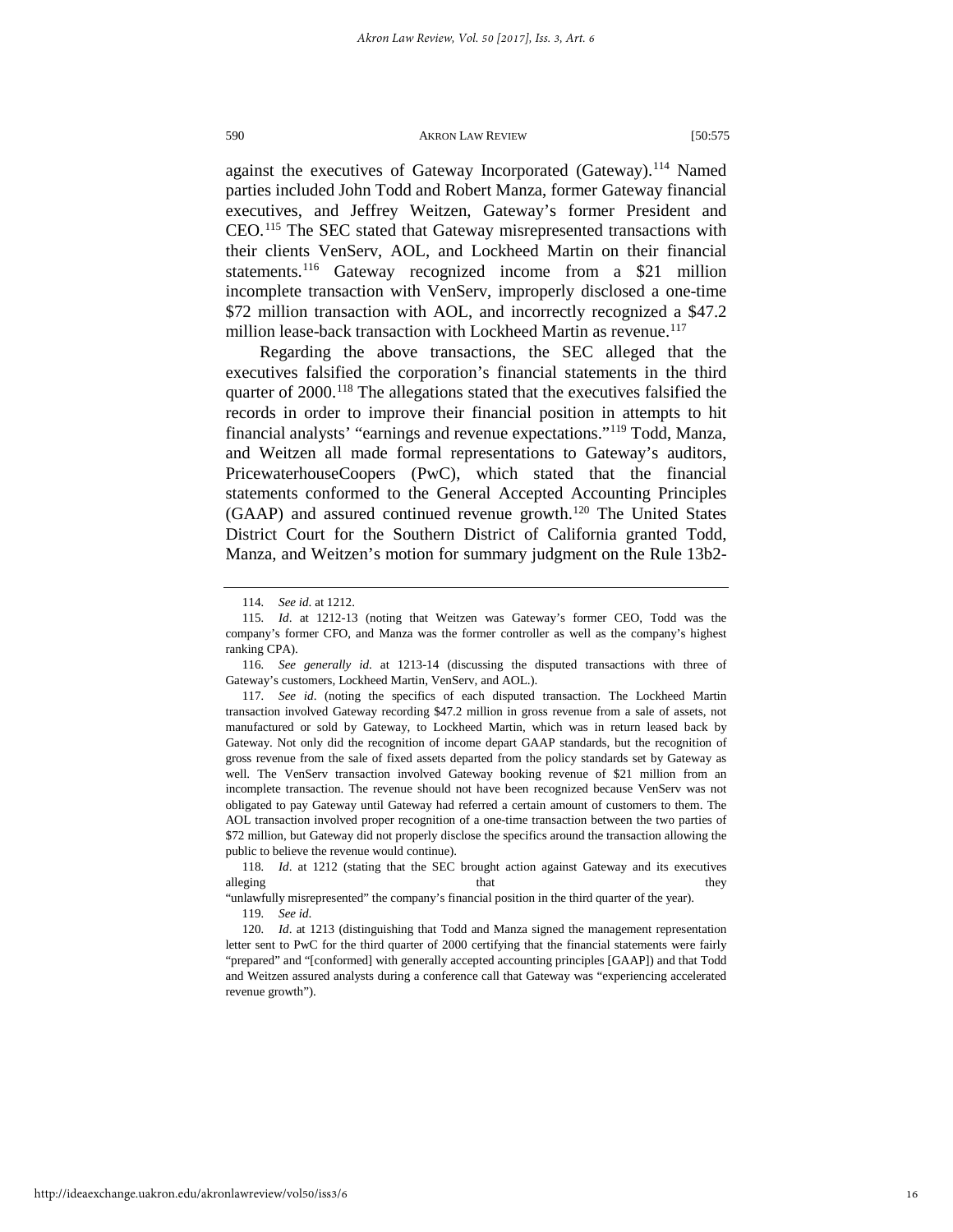2 claims.<sup>[121](#page-17-0)</sup>

The District Court stated that its reasoning for granting the summary judgment motion stemmed from the fact that no evidence was provided to prove that neither Todd, Manza, nor Weitzen signed the management representation letter or made the statements regarding accelerated revenue growth knowing that the corporation had falsified their financial statements.<sup>122</sup> Although reversing the summary judgment as granted for the claims against Todd and Manza, the Appellate Court stated that the District Court correctly applied a "knowingly" standard to Rule 13b2-2.[123](#page-17-2)

In its support of the District Court, the Ninth Circuit primarily relied on support from *Goyal*. [124](#page-17-3) *Goyal* involved criminal allegations made by the SEC against the Network Associates, Inc. (NAI) and its former CFO in using non-GAAP accounting methods to recognize sales revenue from the corporation's largest distributor in order to meet the revenue projections for the quarter.[125](#page-17-4) The SEC ultimately accused Prabhat Goyal with "willfully and knowingly" making misrepresentations to NAI's auditor, PwC.<sup>[126](#page-17-5)</sup> The court held that there was a mandatory "knowingly" requirement to find liability under Rule 13b2-2.[127](#page-17-6)

Although the *Goyal* standard was in regards to criminal liability under Rule 13b2-2, the Ninth Circuit in *Todd* applied it to civil liability as well.<sup>[128](#page-17-7)</sup> The court in *Todd* stated that the District Court properly imposed a "knowingly" standard because there is a distinct difference

<span id="page-17-0"></span><sup>121</sup>*. Id*. at 1212 (stating that the SEC was appealing the district court's ruling to grant summary judgment on the part of Todd, Manza, and Weitzen).

<span id="page-17-1"></span><sup>122</sup>*. Id*. (noting that the district court found no evidence that Weitzen signed the representation letter for the auditor's knowing that Gateway falsified its financial position and stating that the appellate court was reversing the order granting summary judgment in the matters of Todd and Manza because there was enough evidence to support the theory that Todd and Manza "at least recklessly misrepresented revenue related to the Lockheed [and VenServ] transaction[s]").

<span id="page-17-2"></span><sup>123</sup>*. Id*. at 1219 (stating that the district court correctly applied a "knowing" standard to Rule 13b2-2, which the SEC "failed to distinguish from intent to mislead").

<span id="page-17-3"></span><sup>124</sup>*. See generally id*. at 1219-20 (recognizing that *Goyal* provided the rule for the court to follow, that "to be liable, one must 'knowingly" make false statements.'"); *See also* United States v. Goyal, 629 F.3d 912, 916 n.6 (9th Cir. 2010).

<span id="page-17-4"></span><sup>125.</sup> *Goyal*, 629 F.3d at 913 (additionally recognizing that the jury found Goyal guilty of securities fraud and making false filings with the SEC).

<span id="page-17-5"></span><sup>126</sup>*. Id*. at 916, *quoting* United States v. Tarallo, 380 F.3d 1174, 1189 (9th Cir. 2004) (defining "willfully and knowingly" to require that the actions were "voluntarily and knowingly wrongful").

<span id="page-17-7"></span><span id="page-17-6"></span><sup>127</sup>*. See id*. (stating that the government had to provide evidence that Goyal knew the statements he made to PwC were false).

<sup>128</sup>*. See generally Todd*, 642 F.3d 1207.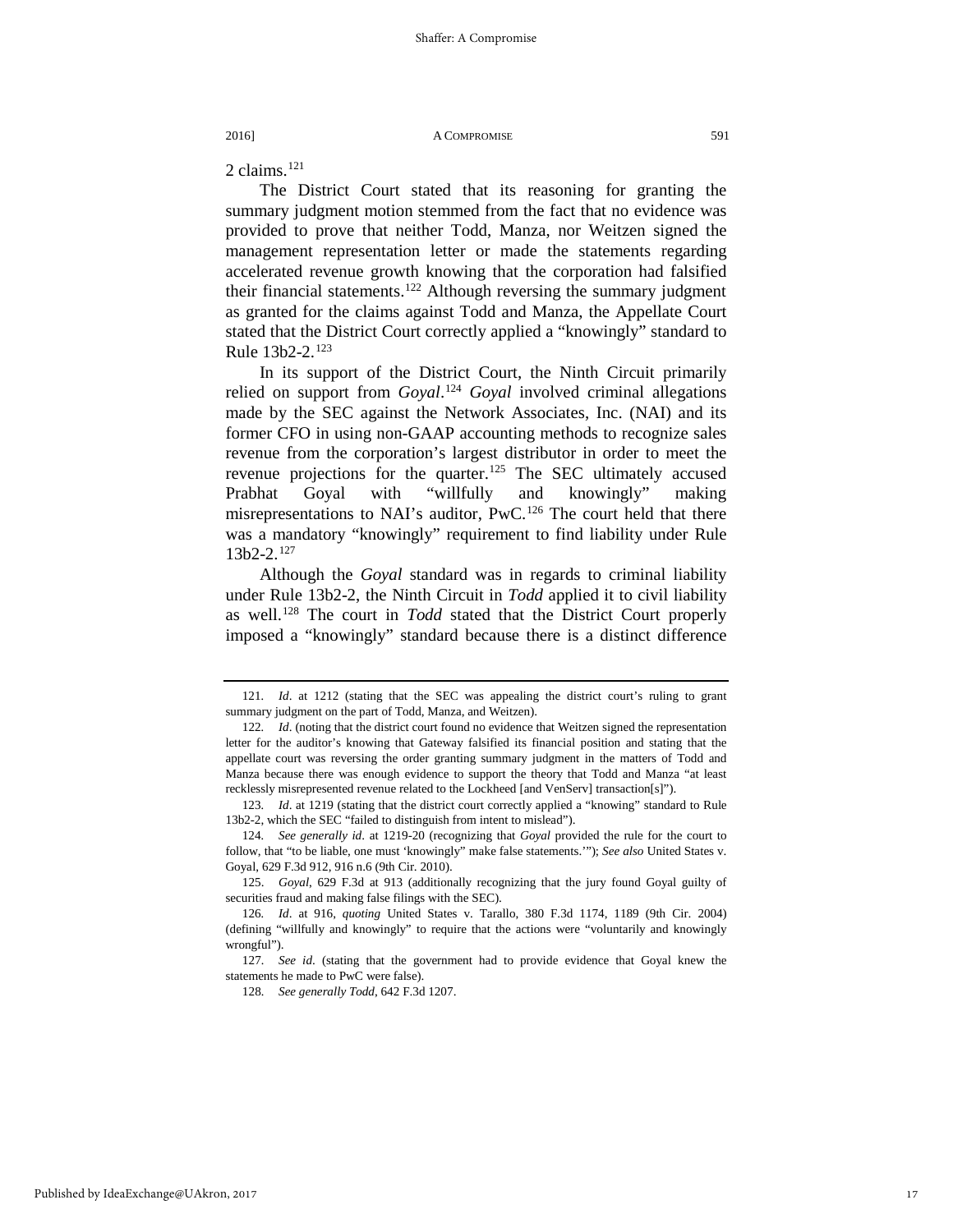between "knowingly" and "intent to mislead."<sup>129</sup> The court stated in dictum that the SEC does not require strict liability but did intend to find liability under the rule in situations of negligence.<sup>[130](#page-18-1)</sup> The court stated that the knowledge requirement "requires that [the defendant] 'was aware of the falsification and did not falsify through ignorance, mistake, or accident."<sup>[131](#page-18-2)</sup>

Additionally, the *Todd* court focused on the policy reasoning in *Goyal* in determining that there is a "knowingly" requirement in Rule 13b2-2.[132](#page-18-3) The Ninth Circuit strongly advocated that it could not interpret the statutory rule to not have a requisite mental state because to do so would make the scope of liability imposed by the Rule too broad.[133](#page-18-4) Specifically, the court stated that not requiring an actor to "knowingly" violate Rule 13b2-2 would "impose liability on a broader range of conduct than Congress intended."<sup>[134](#page-18-5)</sup>

## IV. AS APPLIED TO RULE 13B2-2, SCIENTER AND KNOWLEDGE SHOULD NOT BE ONE AND THE SAME

Subpart IV.A of this comment analyzes the three potential avenues that courts can take in resolving the question of whether there is a scienter requirement in Rule 13b2-2. Traditionally, the courts could follow the appellate circuit court's majority view that there is not a scienter requirement to finding liability under Rule 13b2-2, or the courts could follow the current minority view of the appellate circuit courts that legislators intended there to be a scienter requirement to finding liability under Rule 13b2-2. However, the appellate circuit courts could also choose a third option—to set a new standard.

Subpart IV.B of this Comment will discuss a new, third avenue for the circuits to consider. Currently, when referring to a requisite mental state in Rule 13b2-2, the courts treat "knowledge" as having the same meaning as "scienter." This confusion has not only muddled the distinction between the two concepts but also helped to cause the discrepancy in views between the circuits. Not only are the connotations

<span id="page-18-0"></span><sup>129</sup>*. See id*. at 1219 (stating that knowledge and an intent to mislead can be distinguished); *see also* United States v. Watkins, 278 F.3d 961, 968-69 (9th Cir. 2002) (noting that knowledge about falsification cannot prove an intent to mislead).

<span id="page-18-2"></span><span id="page-18-1"></span><sup>130.</sup> *Id.* (stating that the SEC acknowledges that the rule does not "create a strict liability regime," but does seek to provide a standard to punish for negligence).

<sup>131</sup>*. Id*., *quoting* United States v. Reyes, 577 F.3d 1069, 1080 (9th Cir. 2009).

<sup>132.</sup> See generally *id*. at 1219-20.

<sup>133</sup>*. See generally id.*

<span id="page-18-5"></span><span id="page-18-4"></span><span id="page-18-3"></span><sup>134</sup>*. See id*. (stating the court could not loosen the standard set by the statute as it would result in inflicting liability on a broader breadth of conduct than originally intended by Congress).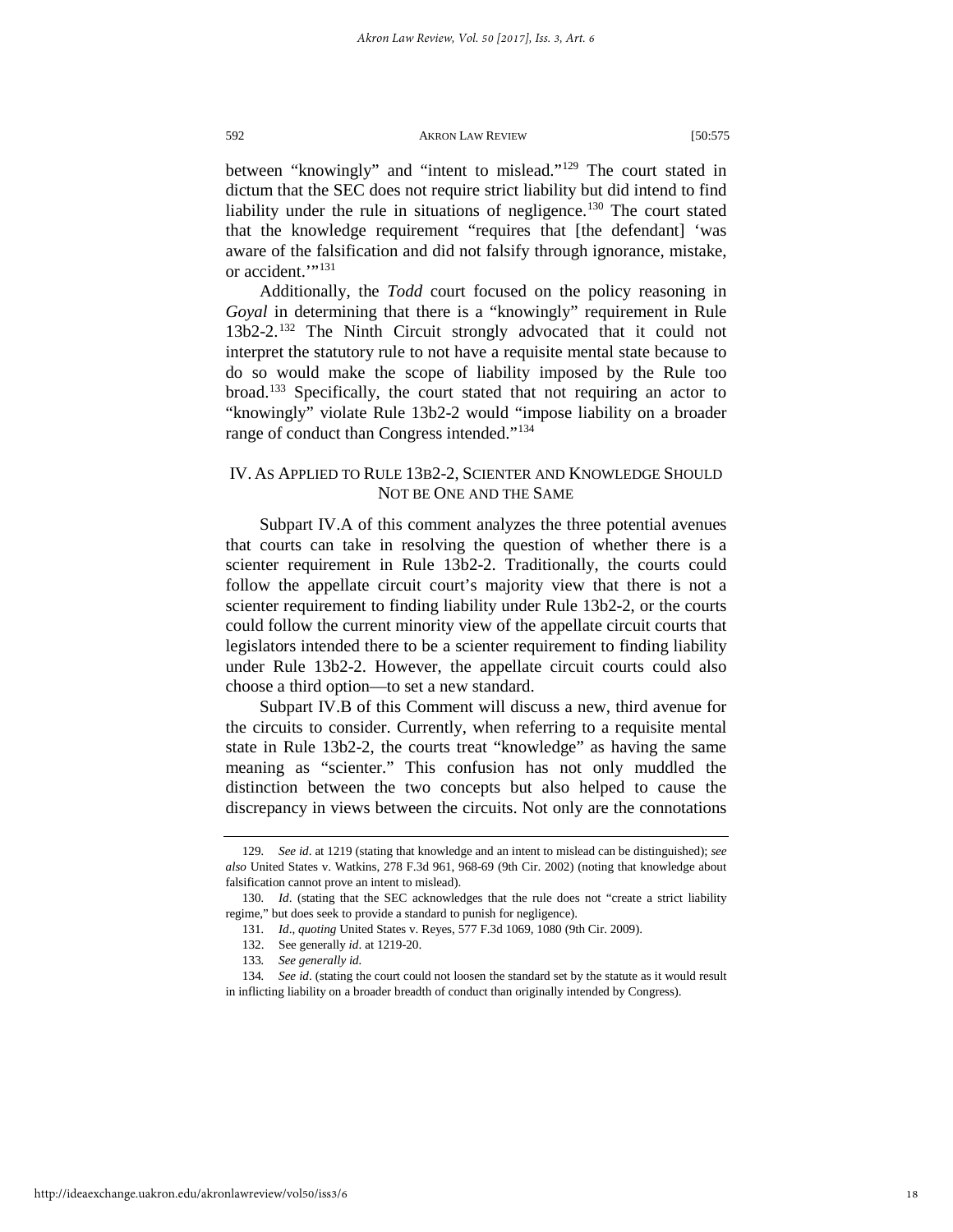of the words separate, but the denotations are as well. It will be recommended that Rule 13b2-2 should have a knowledge requirement, but this requirement should be separate and distinct from a scienter requirement.

## *A. There are Three Potential Theories to Follow When Considering Whether There is a Requisite Mental State in Rule 13b2-2*

There are three avenues the appellate circuit courts can take when deciding the question of whether there is a requisite mental state required to find liability under Rule 13b2-2. When answering the question, courts can either stick with the status quo, side with the unpopular opinion, or analytically look at the totality of the circumstances and chart their own territory.

First, the circuit could follow the opinion of the majority of ruling federal court circuits. This opinion is that no requisite mental state needs to be proven for a court to find liability under Rule 13b2-2. The Second Circuit in *McNulty*, Seventh Circuit in *McConville*, and Eighth Circuit in *Das* all support the view that there is no requisite mental component to violations of Rule  $13b2-2$ .<sup>[135](#page-19-0)</sup> As this first option is the popular view, there are many strong arguments that support adopting this interpretation of Rule 13b2-2.

Choosing to not require a requisite mental state to find liability under Rule 13b2-2 is by far the "easier" opinion. A major compelling reason to support not recognizing a requisite mental state comes from the plain language of the rule. Rule 13b2-2 states that one must not "make or cause to be made" or "omit to state or cause another person to omit to state."[136](#page-19-1) In reference to these actions the rule does not mention or even allude to an individual "making" or "omitting" with knowledge or intent to deceive. Because rules are meant to provide courts with the necessary information to allow them to determine whether an individual's actions violate the law, it can be argued that Congress did not intend for the courts to require one to act either knowingly or with intent. This reading of the plain language of the rule is supported by the legislative interpretation of the rule.

As interpreted by the majority of ruling appellate circuit courts, the SEC's interpretation of Rule 13b2-2 does not read a scienter requirement as a requisite mental state in violating Rule 13b2-2. Because Rule 13b2-

<span id="page-19-1"></span><span id="page-19-0"></span><sup>135</sup>*. See generally* SEC v. McNulty, 137 F.3d 732 (2d. Cir. 1997); McConville v. SEC, 465 F.3d 780 (7th Cir. 2006); SEC v. Das, 723 F.3d 943 (8th Cir. 2013).

<sup>136.</sup> 17 C.F.R. 240.13b2-2, *supra* note 12.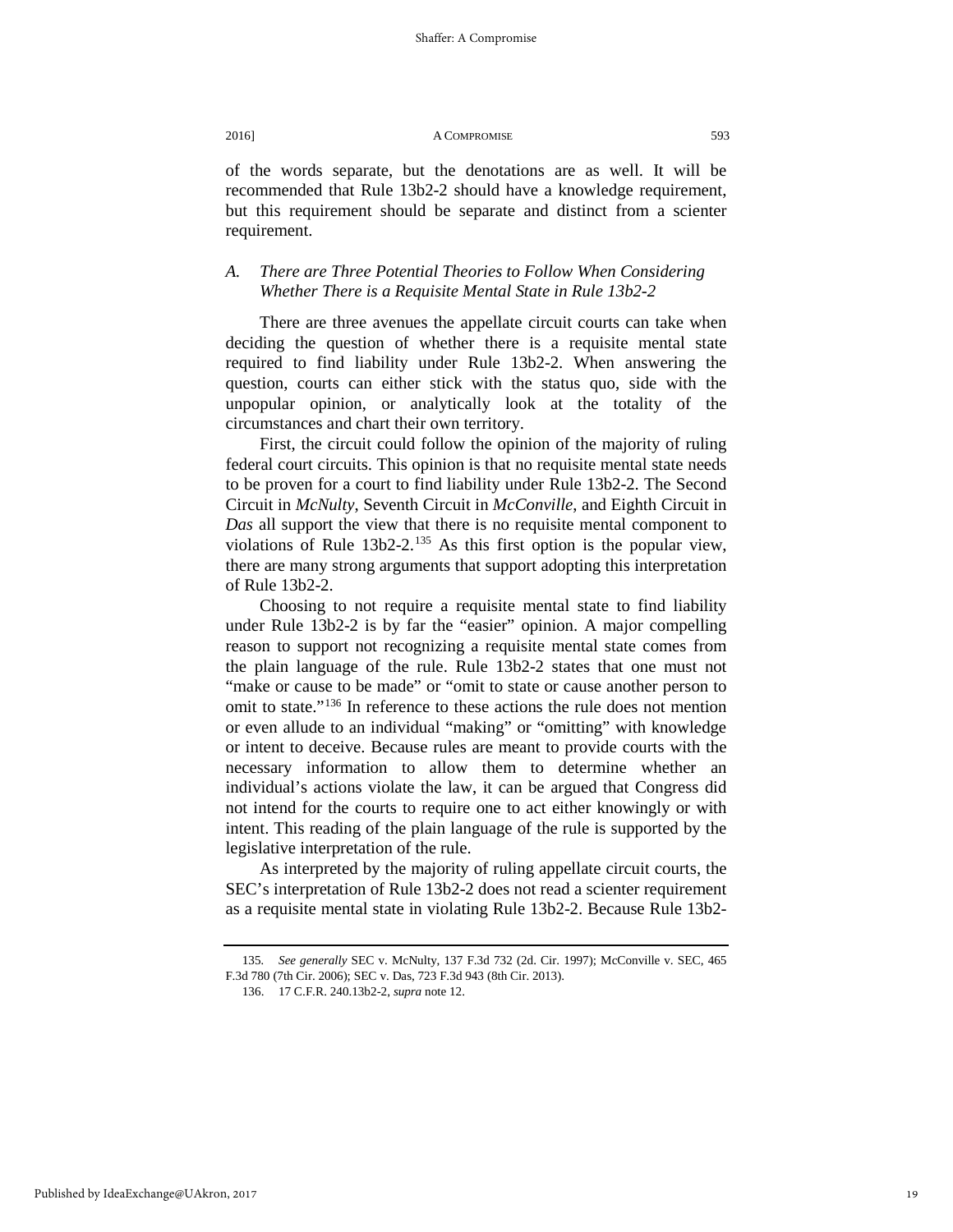2 enumerates the four actions of coercing, manipulating, misleading, and fraudulently influencing, and the Supreme Court has found only two of them to require scienter, the courts believe that scienter is not required in order to find liability under the rule. Additionally, in the SEC Release, scienter was not mentioned.<sup>[137](#page-20-0)</sup>

Second, the appellate circuit courts could follow the opinion held by the minority of ruling federal appellate circuit courts. This opinion requires that the mental requisite state of scienter be proven for a court to find liability under Rule 13b2-2. The Ninth Circuit described this standard as requiring an individual to knowingly make misrepresentations to an external financial statement auditor.<sup>138</sup> However, only the Ninth Circuit in *Todd* supports the reading of a scienter requirement into Rule 13b2-2. Because neither the majority of federal circuits, nor the government, currently support a requisite mental state in order to find liability under Rule 13b2-2, the reasons to support this reading must be compelling.

The compelling arguments supporting the reading of a scienter requirement into Rule 13b2-2 are the plain language of the rule and policy. Although Rule 13b2-2 does not mention or allude to any required knowledge or intent regarding the "making" or "omitting" of materially false statements to auditors, the rule does in fact have language implicating a requisite mental state. Rule 13b2-2 states that no person should "*coerce, manipulate, mislead, or fraudulently influence*" an auditor though their actions. $139$ 

Intent is implied in the general connotation associated with words such as "coerce" and "manipulate." One cannot accidently coerce or manipulate another. One must have knowledge of their actions and intend to change or influence the actions of another to have coerced, manipulated, or misled another. Therefore, Congress must have intended for the courts to recognize that in order to violate Rule 13b2-2 there must be some sort of requisite mental state required.

Additionally, policy supports the reading of scienter into Rule 13b2-2. When Rule 13b2-2 was enacted in response to SOX, the legislation was intended to help enhance investor confidence as well as curb corporate corruption. In pursuit of this goal, the SEC intended to punish those who knowingly or intentionally acted with the result of a

<sup>137.</sup> *See* SEC Release No. 34-47890 Final Rule, *supra* note 10.

<span id="page-20-2"></span><span id="page-20-1"></span><span id="page-20-0"></span><sup>138</sup>*. Todd,* 642 F.3d at 1219, *acknowledging* United States v. Goyal, 629 F.3d 912, 916 n.6 (9th Cir. 2010) (holding that to be liable under Rule 13b2-2, one is required to "knowingly" make incorrect statements).

<sup>139.</sup> 17 C.F.R. 240.13b2-2, *supra* note 12.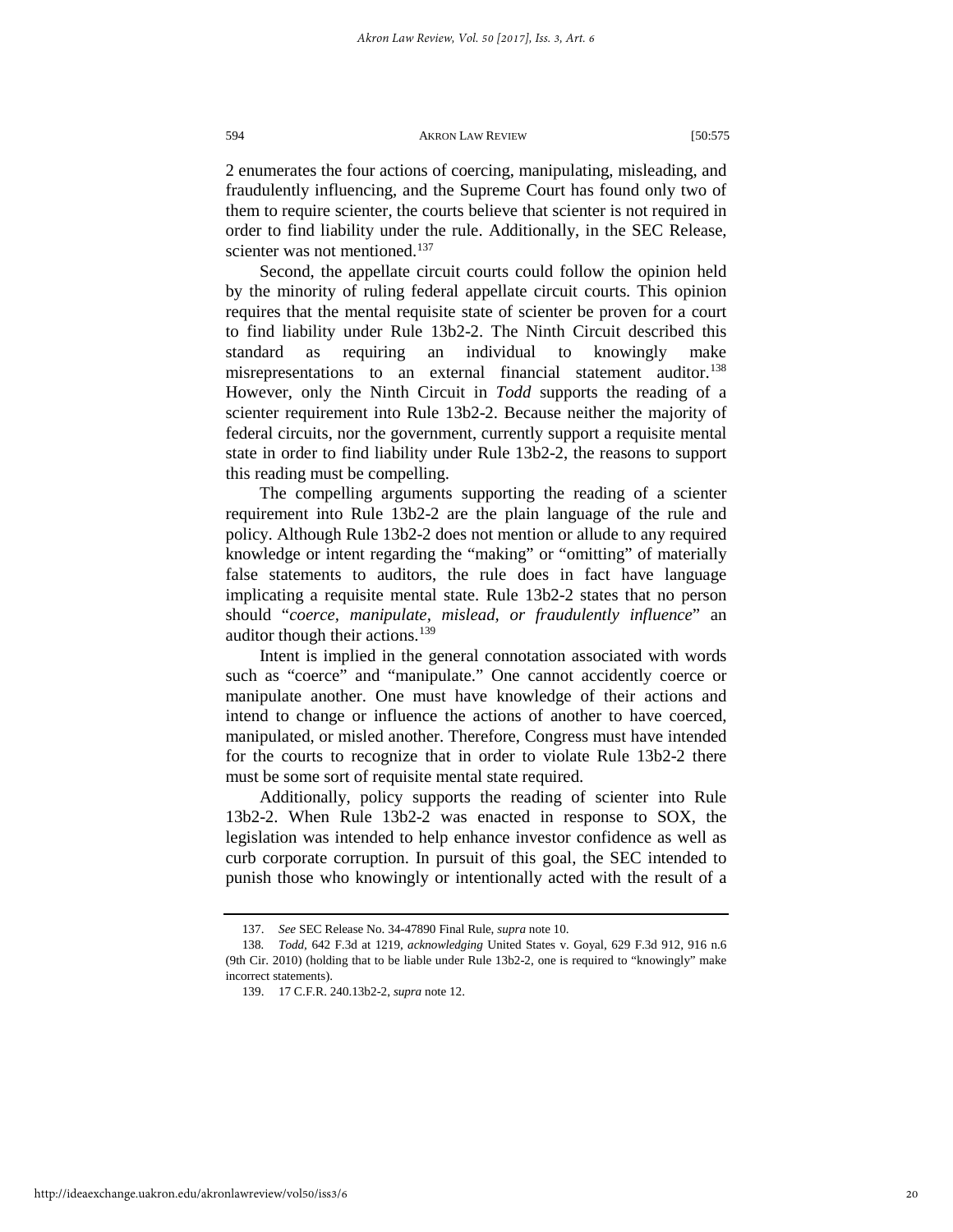detriment to investor confidence. The SEC never intended the rule to find individuals liable who acted mistakenly. Therefore, the SEC must have intended for some sort of requisite mental state to be read into Rule 13b2-2 to find liability.

A scienter requirement would set a high standard for this requisite mental state. Such a requirement is necessary to avoid finding liable a wider class of individuals than intended by the SEC in the enactment of the rule. As discussed in the SEC Release, the SEC did not intend to require strict liability regarding the rule, but it did intend to find liability in situations where the conduct was at least "knowingly". A scienter requirement would not only eliminate any strict liability, but further eliminate the chance of finding liability of a wider group of individuals than originally intended by the SEC.

However, both the majority and minority opinions of the ruling federal circuits come with drawbacks. Although the popular opinion, not reading a requisite mental state into Rule 13b2-2 to find liability has some strong disadvantages. The interpretation in the SEC Release states that the Commission did not intend strict liability under the rule, as it states an actor must knowingly or have reason to know that his actions would improperly influence an auditor. Therefore, some requisite mental state must be proven to find liability under Rule 13b2-2. Additionally, policy dictates that liability should be limited to the category of actors intended by the SEC. To accomplish this goal some requisite mental state must be required.

Reading a scienter requirement into Rule 13b2-2 poses its own difficulties. Even though policy dictates limiting the net of liability resulting from the rule, it also dictates promoting the good of the whole. As the rule was implemented to deter corporate corruption and enhance investor confidence, it will not be able to accomplish these goals if liability under the rule is severely limited by the high standard of a scienter requirement.

Although the language of Rule 13b2-2 does not produce strict liability, the SEC did not intend the high standard of scienter to be read into the rule. In its interpretation, the SEC never mentioned a scienter standard but did in fact discuss that the actor must act with knowledge or must have reason to know their action would improperly influence the auditor. Because of the difference in legal meaning between scienter and knowledge, and because the interpretation used only the word knowledge, the SEC must not have intended the courts to read a requisite mental state as extreme as a scienter requirement into Rule 13b2-2.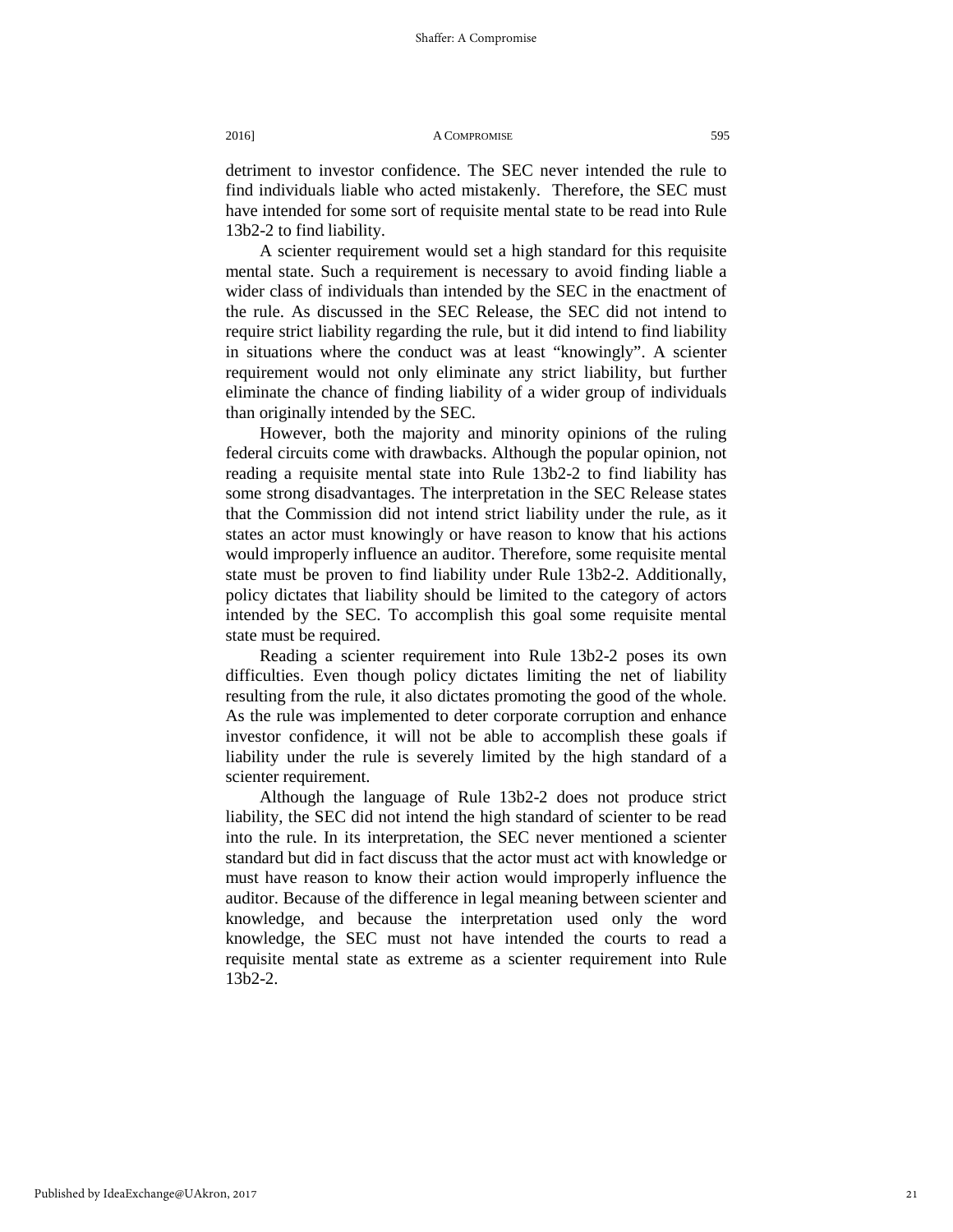Therefore, the appellate circuit courts could decide to follow neither the majority nor minority of federal circuit courts. The circuits could decide to establish their own standard or to clarify and expand the opinions of either the majority or minority of circuits. Because there are strong arguments against both the opinions of the majority and minority of federal circuit courts, the courts should choose this third avenue when deciding the question of whether a scienter requirement should be read into Rule 13b2-2.

## *B. A Knowledge Requirement, Separate and Distinct from Scienter, Should be the Requisite Mental State Read into Rule 13b2-2*

The federal circuit courts should decide to follow neither the majority nor minority federal court opinions. Because of the general description of the requisite mental state required in Rule 13b2-2 as scienter, the intentions of Congress and the SEC have been clouded. This has caused not only the circuit split regarding a scienter requirement in Rule 13b2-2, but also confusion as to the rule's separate implications in civil and criminal cases. In the case of civil liability under Rule 13b2-2, a scienter requirement should be differentiated from a knowledge requirement.

1. Both the Legal Definition of Knowledge as well as the Plain Meaning of the Words Incorporated Within Help to Explain how a Knowledge Standard Would be Implemented in Rule 13b2-2

In regard to Rule 13b2-2, reading knowledge, and not scienter, as the requisite mental state to establish liability would clarify the implications and applicability of the rule in many ways. Concerning its application in Rule 13b2-2, the courts recognize knowledge to "[require] that [the defendant] was aware of the falsification and did not falsify through ignorance, mistake, or accident."[140](#page-22-0) The Supreme Court has recognized "scienter" to be the "mental state embracing intent to deceive, manipulate, or defraud."[141](#page-22-1)

To clarify and illuminate the differences between scienter and knowledge, their legal definitions can further be explained. As individuals violating the rule would more than likely be corporate

<span id="page-22-0"></span><sup>140</sup>*. Goyal*, 629 F.3d at 916, *quoting* United States v. Reyes, 577 F.3d 1069, 1080 (9th Cir. 2009) (defining knowledge).

<span id="page-22-1"></span><sup>141</sup>*. Todd*, 642 F.3d at 1215, *quoting* Ernst & Ernst v. Hochfelder, 425 U.S. 185, 193 (1976) (defining scienter).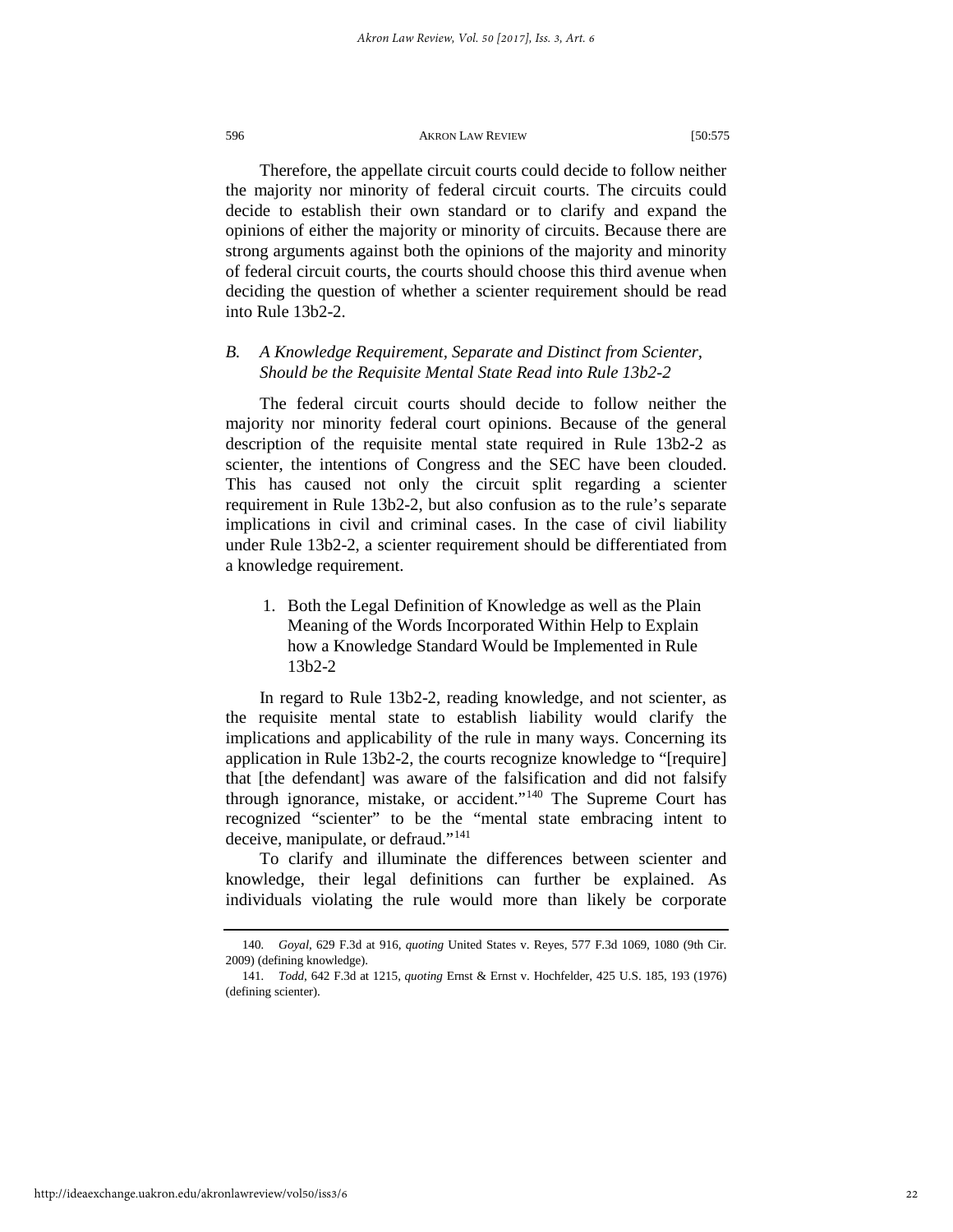employees and officials without a legal background, the legal definitions of knowledge and scienter would best be explained by using the plain/dictionary meaning of the words incorporated. This not only provides insight into the meaning of the knowledge standard but also additional assistance in the future implementation of the knowledge standard in Rule 13b2-2.

As previously stated, courts recognize knowledge to "[require] that [the defendant] was aware of the falsification and did not falsify through ignorance, mistake, or accident.["142](#page-23-0) Merriam-Webster's Dictionary provides additional meaning to the legal definition of the word knowledge that helps to provide support to a knowledge standard in Rule 13b2-2. Awareness is having or showing realization, perception, or knowledge of a fact or situation.<sup>143</sup> Ignorance is having a lack of understanding, knowledge, or education.<sup>[144](#page-23-2)</sup> To mistake is to make a wrong judgment of the character or ability of something.<sup>[145](#page-23-3)</sup> Acting by accident is with the lack of intention or necessity.<sup>[146](#page-23-4)</sup>

As noted, the Supreme Court has recognized "scienter" to be "the mental state embracing intent to deceive, manipulate, or defraud."<sup>147</sup> However, four additional plain meanings help to define the words incorporated within the legal meaning of scienter. An action is intended when it is a clearly formulated or planned event.<sup>148</sup> To deceive is to make [someone] believe something that is not true.<sup>[149](#page-23-7)</sup> To manipulate is to use or change [numbers, information, etc.] in a skillful way or for a particular purpose.[150](#page-23-8) To defraud is to trick or cheat someone or something in order to get money or to use fraud in order to get money from a person, an organization, etc.<sup>[151](#page-23-9)</sup> Finally, to commit fraud is to use

<sup>142</sup>*. Goyal*, 629 F.3d at 916, *quoting Reyes,* 577 F.3d at 1081 (defining knowledge).

<span id="page-23-1"></span><span id="page-23-0"></span><sup>143</sup>*. See generally Aware*, Merriam-Webster's Online Dictionary, https://www.merriamwebster.com/dictionary/aware (2015) (paraphrasing the definition of "aware").

<span id="page-23-2"></span><sup>144</sup>*. See generally Ignorance*, Merriam-Webster's Online Dictionary, https://www.merriamwebster.com/dictionary/ignorance (2015) (paraphrasing the definition of "ignorance").

<span id="page-23-3"></span><sup>145</sup>*. See generally Mistake*, Merriam-Webster's Online Dictionary, https://www.merriamwebster.com/dictionary/mistake (2015) (paraphrasing the definition of mistake).

<span id="page-23-4"></span><sup>146</sup>*. See generally Accident*, Merriam-Webster's Online Dictionary, https://www.merriamwebster.com/dictionary/accident (2015) (paraphrasing the definition of "accident").

<span id="page-23-5"></span><sup>147.</sup> SEC v. Todd, 642 F.3d 1207, 1215 (9th Cir. 2011), *quoting* Ernst & Ernst v. Hochfelder, 425 U.S. 185, 193 (1976) (defining "scienter").

<span id="page-23-6"></span><sup>148</sup>*. See generally Active*, Merriam-Webster's Online Dictionary, https://www.merriamwebster.com/dictionary/action (2015) (paraphrasing the definition of "action").

<span id="page-23-7"></span><sup>149</sup>*. See generally Deceive*, Merriam-Webster's Online Dictionary, https://www.merriamwebster.com/dictionary/deceive (2015) (paraphrasing the definition of "deceive").

<span id="page-23-9"></span><span id="page-23-8"></span><sup>150</sup>*. See generally Manipulate*, Merriam-Webster's Online Dictionary, https://www.merriamwebster.com/dictionary/manipulate (2015) (paraphrasing the definition of "manipulate").

<sup>151</sup>*. See generally Defraud*, Merriam-Webster's Online Dictionary, https://www.merriam-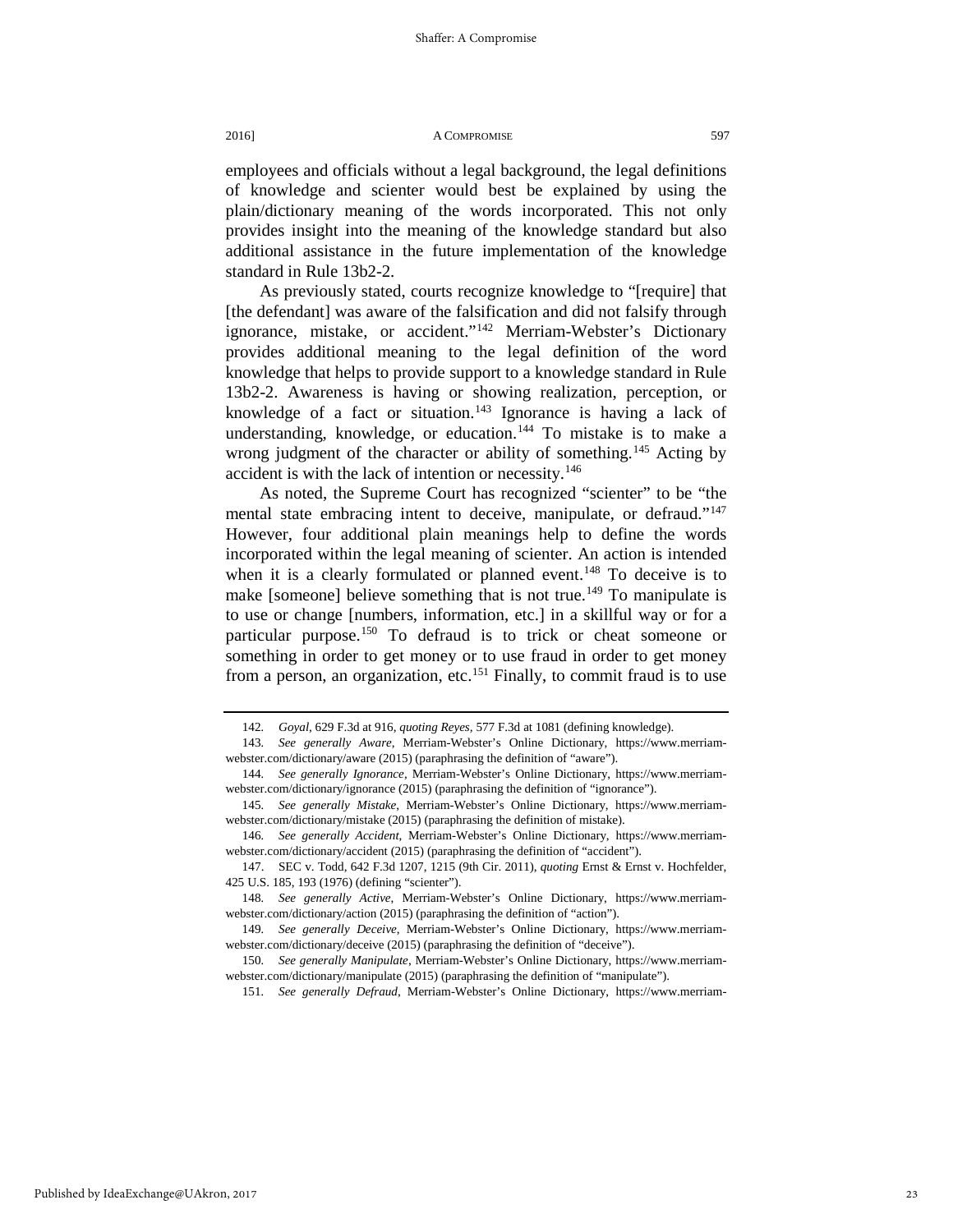deceitful methods to procure something of worth from another.<sup>[152](#page-24-0)</sup>

As shown through the clarification of the definitions of knowledge and scienter, applying the standard of knowledge to Rule 13b2-2 would increase the benchmark to impose liability above no requisite mental state but still below the high standard of scienter. To violate Rule 13b2- 2, individuals must be cognitively conscious that their actions could wrongly influence an auditor's actions and/or decisions but do not have to have the devious intentions to influence the auditor. This would eliminate any liability for those who simply misunderstood, misspoke, or non-negligently made a mistake. Additionally, although the rule would not require individuals to intentionally act, it would still apply to those who did.

## 2. Implementing a Knowledge Standard in Rule 13b2-2 is Supported by the Language of the Rule, the SEC's Interpretation of the Rule, and Policy

Why implement a knowledge standard when considering liability under Rule 13b2-2? A knowledge standard should be read into Rule 13b2-2 for many reasons. First, the policy argument of limiting the liability imposed by rules to that intended by the rule maker requires that Rule 13b2-2 not impose strict liability on actors. Second, the language of Rule 13b2-2 describes the actions that would violate the rule as those that require at least a minimum level of a requisite mental state. Third, the interpretation of Rule 13b2-2 in the SEC Release explicitly explains that for actions to be considered within the jurisdiction of the rule the actor must have knowledge or reason to know that their actions could improperly influence an auditor.

First, policy dictates that the Commission's intentions in enacting Rule 13b2-2 to not establish strict liability be upheld. This requires that a requisite mental state be required to find liability under Rule 13b2-2. For innocent conduct such as mistakes and misunderstandings to not be considered conduct violative of Rule 13b2-2, a requisite mental standard must be required. This will help limit the kinds of conduct found violative, therefore limiting the scope of liability of Rule 13b2-2.

The Ninth Circuit focused heavily on a policy argument. The court focused on limiting the span of liability of Rule 13b2-2 by adding a knowledge requirement to the rule. Policy dictates that Rule 13b2-2

<span id="page-24-0"></span>http://ideaexchange.uakron.edu/akronlawreview/vol50/iss3/6

webster.com/dictionary/defraud (2015) (paraphrasing the definition of "defraud").

<sup>152</sup>*. See generally Fraud*, Merriam-Webster's Online Dictionary, https://www.merriamwebster.com/dictionary/fraud (2015) (paraphrasing the definition of "fraud").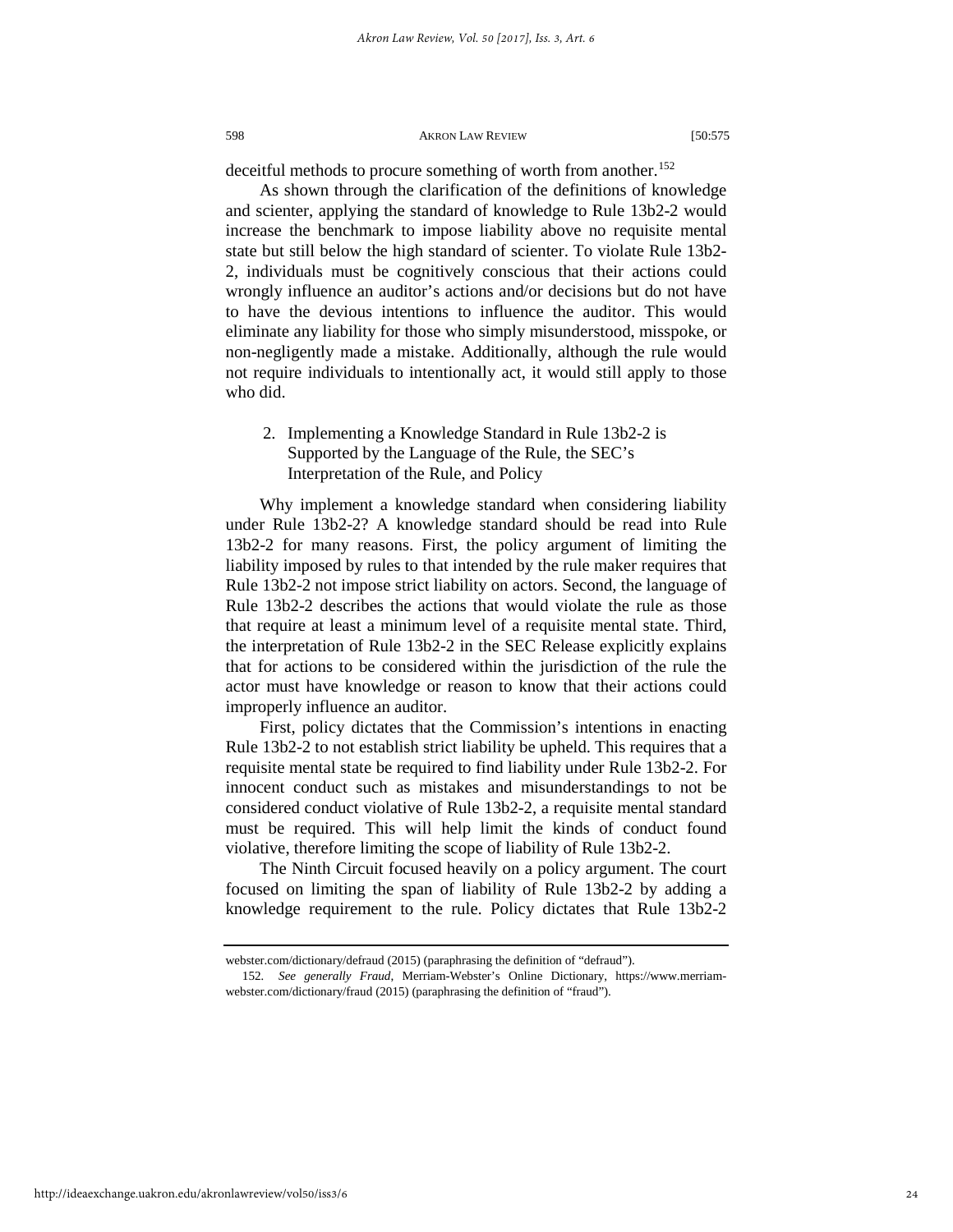cannot be interpreted without a requisite mental state because it would make Rule 13b2-2 too broad and similar to strict liability, which was not intended by Congress or the Commission as explained in the SEC Release. Specifically, the court in *Todd* stated that by not requiring an actor to act with knowledge or reason to know that their actions could improperly influence auditors would "impose liability on a broader range of conduct than Congress intended."<sup>[153](#page-25-0)</sup>

When Rule 13b2-2 was enacted in response to SOX, the legislation was intended to help enhance investor confidence as well as curb corporate corruption. In pursuance of this goal, the SEC intended to punish those who knowingly or intentionally acted with the result of a detriment to investor confidence. The SEC never intended the rule to find individuals liable who acted mistakenly. Therefore, the SEC must have intended for some sort of requisite mental state to be read into Rule 13b2-2 to find liability.

A requisite mental state is necessary to avoid finding liability on a wider class of individuals than intended by the SEC in enacting the rule. However, a scienter requirement would set too high of a standard for this requisite mental state. A scienter requirement would not only eliminate any strict liability, but also further require that any conduct be done with deceitful intent to violate the rule.

A scienter requirement would not only limit the scope of liability under Rule 13b2-2, but also set an extremely high standard to prove liability. Such a standard would make it difficult for individuals to be found liable, therefore ensuring that the conduct Congress intended to deter and punish is not disciplined. A knowledge standard would provide a successful compromise by limiting the scope of liability and still allow the rule to be effective by not establishing such a high standard for prosecutors to prove liability.

Second, the language of the law requires that at least a knowledge standard be read into Rule 13b2-2. The majority of ruling federal appellate courts argue that Section 13(b) of the Securities Exchange Act of 1934 does not "[contain] words indicating that Congress intended to impose a scienter requirement."[154](#page-25-1) However, the language in Rule 13b2- 2 was enacted to further clarify and support Section 13(b) and therefore should be provided equal weight in the argument. Further, the language

<span id="page-25-0"></span><sup>153</sup>*.* SEC v. Todd, 642 F.3d 1207, 1219 (9th Cir. 2011) (stating that the court could not loosen the standard set by the statute, as it would result in inflicting liability on a broader breadth of conduct than originally intended by Congress).

<span id="page-25-1"></span><sup>154.</sup> SEC v. McNulty, 137 F.3d 741 (2d. Cir. 1997) (arguing for not reading a scienter requirement to find liability under Rule 13b2-2).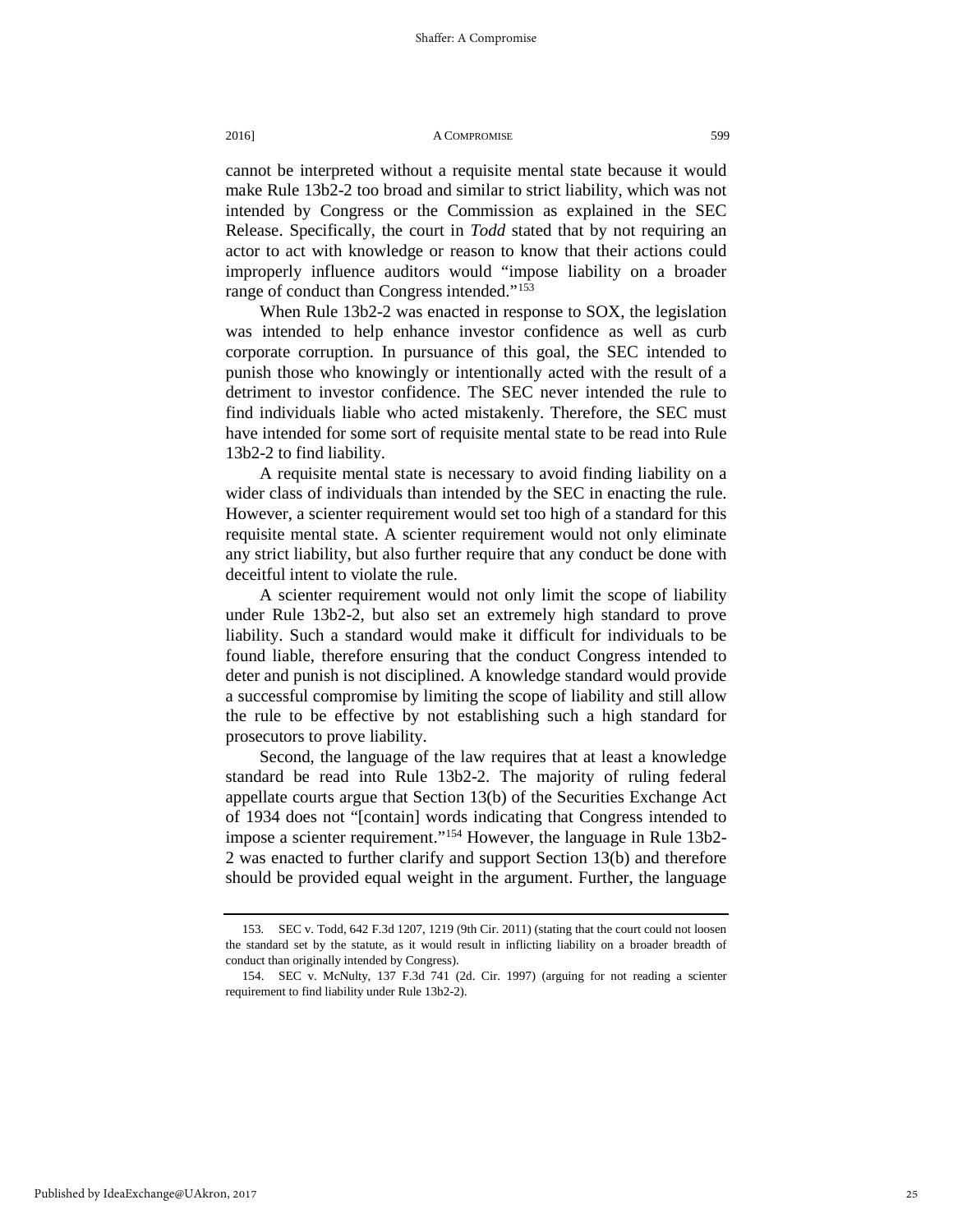of Rule 13b2-2 does in fact contain words that allude to Congress' intent to impose at least a minimum requisite standard.

Rule 13b2-2 states that an individual must not "take any action to coerce, manipulate, mislead, or fraudulently influence" auditors.[155](#page-26-0) For conduct to be coercive, manipulative, misleading, or fraudulently influencing it requires a requisite mental state from the actor. An actor cannot coerce another into acting a certain way unless they have knowledge that their words or actions will influence the other to respond in a certain way.

Similarly, to mislead another, an actor must be cognitively aware that their conduct or words will result in another believing something is the truth, resulting in conduct desired by the actor. The same type of knowledge prefaces manipulation and fraudulent influence as well. This is a result of coercion, manipulation, misleading, and fraudulently influencing being "active" actions, which require that an actor knowingly act in a certain way. Therefore, the violative actions require a requisite mental state.

So, the Commission and Congress must have intended for at least a knowledge standard to be read into Rule 13b2-2. Without this minimum standard of a requisite mental state, the conduct described in Rule 13b2- 2 would not occur. Therefore, knowledge is a necessity for Rule 13b2-2 to be violated. Additionally, although the rule does not use the term knowledge or the phrase that an actor must act knowingly, the SEC's interpretation of the rule does.

Finally, the interpretation of Rule 13b2-2 as discussed in the SEC Release requires that for an actor to violate Rule 13b2-2 the actor must have knowledge or reason to know that their actions could improperly influence an auditor. From beginning to end, the SEC Release both explicitly and implicitly supports the reading of a requisite mental state, more specifically knowledge, into Rule 13b2-2. This is evidenced through its enumerated examples and establishment of the Commission's use of the phrase knew or had reason to know.

The first page of the SEC Release states that the newly revised rule was not intended by the Commission to impose a "new scienter requirement" on Rule 13b2-2.<sup>[156](#page-26-1)</sup> The use of the word "new" connotes something additional, or different. Therefore, for there to be a "new scienter requirement" there had to be some "old" scienter requirement, or at least minimal requisite mental state required of the rule.

<span id="page-26-1"></span><span id="page-26-0"></span>http://ideaexchange.uakron.edu/akronlawreview/vol50/iss3/6

<sup>155.</sup> 17 C.F.R. 240.13b2-2, *supra* note 12.

<sup>156.</sup> SEC Release No. 34-47890 Final Rule, *supra* note 10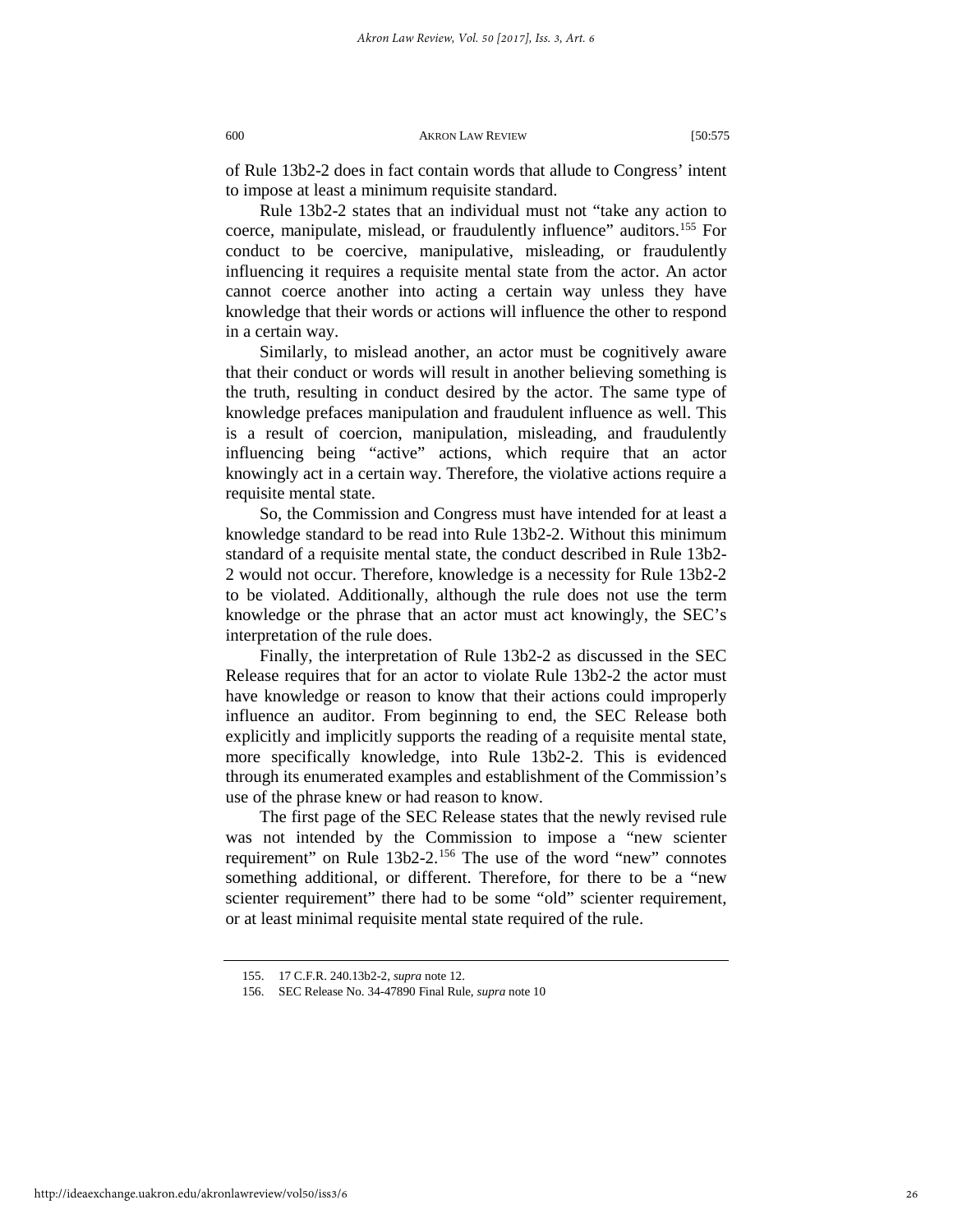In the SEC Release, the Commission also stated that the rule applied to individuals who "knew or should have known that [their] action, if successful, could result in rendering the financial statements materially misleading."<sup>[157](#page-27-0)</sup> The Commission requiring an actor to have knowledge or a reason to know their actions could have such an effect is equivalent to a knowledge requirement. This statement by the Commission explicitly states that they intended a knowledge requirement to be read into Rule 13b2-2. Further, because the Commission did not explain that the actor must also have the intent for their actions to have such an effect, they distinguished any required requisite mental state from scienter.

The further clarification provided by the Commission for the phrase "take any action to coerce, manipulate, mislead, or fraudulently influence" indicated additional support for the implementation of a knowledge standard into Rule 13b2-2.<sup>[158](#page-27-1)</sup> The SEC Release states that the words "coerce and manipulate" suggests actions such as "pressure, trickery, intimidation, or some other form of purposeful action."[159](#page-27-2) The conduct enumerated by the Commission connotes actions, which require that the actor act knowingly. One cannot pressure, trick, or intimidate without knowing or having reason to know that they are doing so.

The Commission also provided examples of conduct that could trigger improper influence on an auditor and therefore a violation of Rule 13b2-2. These actions include blackmail, threatening physical violence, claiming the intent to cancel an engagement, providing incorrect information and bribes.<sup>[160](#page-27-3)</sup> Not only do these actions require that the actor act with knowledge of the effect that their conduct could have on an auditor, but the SEC Release also preempted the listed actions by a statement that they intended violative conduct to be done with knowledge or a reason to know that it would improperly influence an auditor.

The reasons for applying a knowledge standard to Rule 13b2-2 are numerous. The policy argument of limiting the liability imposed by rules to that intended by the rule maker requires that Rule 13b2-2 does not impose strict liability on actors. However, the high standard of scienter would limit the liability too extremely. A knowledge standard would limit the scope of liability and protect against imposing too high a requirement for proving liability.

<span id="page-27-0"></span><sup>157</sup>*. Id.* (describing violative conduct).

<span id="page-27-1"></span><sup>158</sup>*. See id*., *quoting* 17 C.F.R. 240.13b2-2.

<sup>159</sup>*. Id.* (providing clarification to the language of the rule).

<span id="page-27-3"></span><span id="page-27-2"></span><sup>160</sup>*. Id.*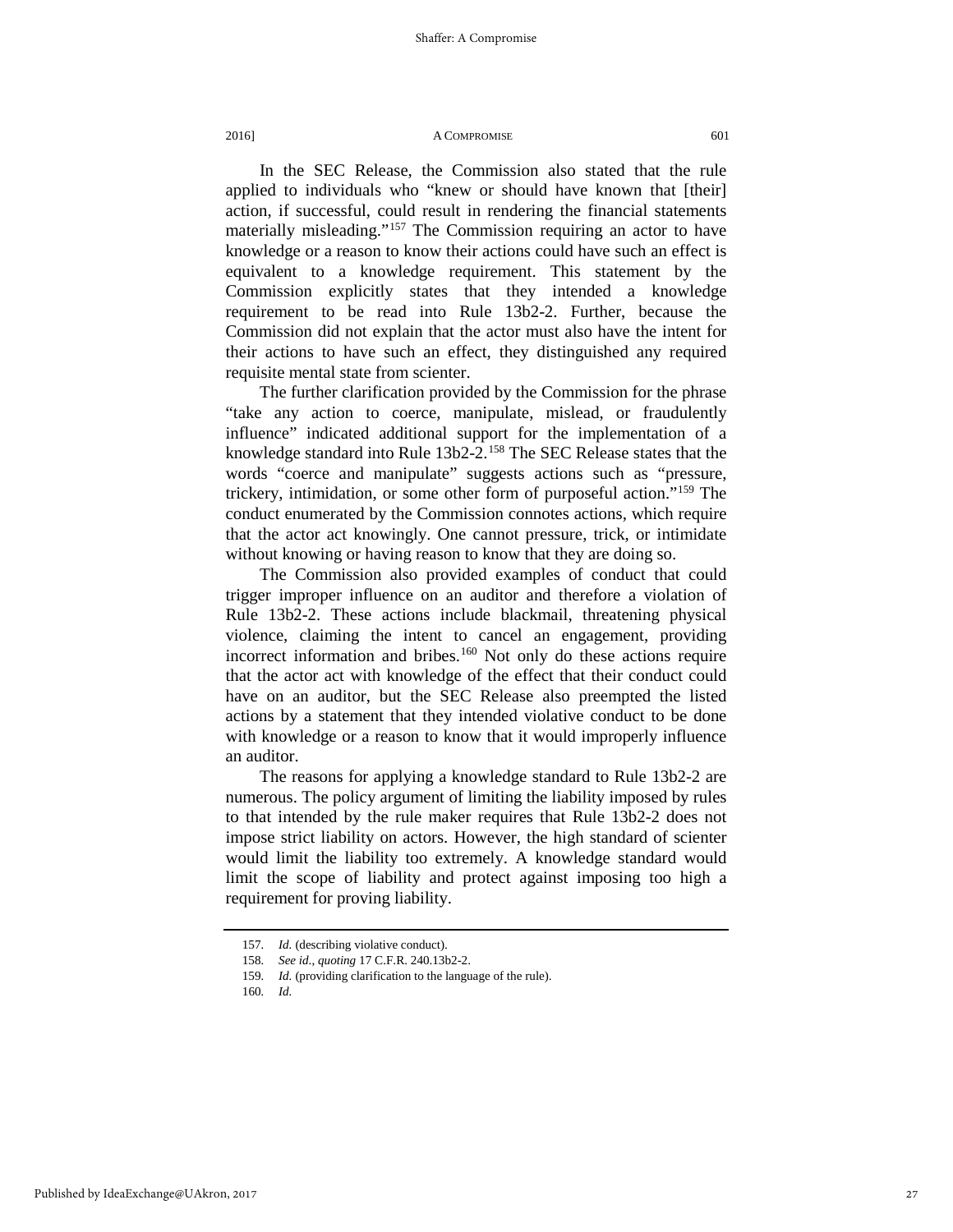Not only does policy demand a knowledge standard in Rule 13b2-2, but the language of Rule 13b2-2 also supports it. Rule 13b2-2 describes actions that would violate the rule as those that require at least a minimum level of a requisite mental state. Actions such as coercion, manipulation, fraudulent influence, and misleading require that an actor act with knowledge of the repercussion of their actions to violate the rule. Finally, the interpretation of Rule 13b2-2 in the SEC Release explicitly explains that for actions to be considered within the jurisdiction of the rule the actor must have knowledge or reason to know that their actions could improperly influence an auditor.

Further, the legal definition of knowledge and the plain/dictionary meaning of the words incorporated will help courts to understand and implement this standard. As applicable to Rule 13b2-2, for an actor to have knowledge or reason to know that their conduct could improperly influence an auditor they must be "aware of the falsification and did not falsify through ignorance, mistake, or accident."<sup>[161](#page-28-0)</sup> The plain meanings within this phrase further help explain the standard of violative conduct in Rule 13b2-2 to potential violators as well as provide courts with additional factors to analyze in applying the knowledge standard.

## V. CONCLUSION

It is important to find a solution to the current circuit split concerning whether scienter is requisite to finding liability under Rule 13b2-2 because of the implications the reading of the Rule can have and has had on the actors in the financial market. The deference given to the SEC's interpretation of Rule 13b2-2 in the SEC Release is too strong of evidence to stray far from the opinion held by the majority of appellate circuit courts. This majority opinion, supported in *McNulty*, *McConville*, and *Das,* states that a scienter requirement should not be read into Rule 13b2-2. However, the policy reasoning established in *Goyal* that Congress did not intend to establish liability on a wide range of conduct, which supports the minority opinion of the Ninth Circuit in *Todd* reading a scienter requirement into Rule 13b2-2, cannot be ignored.

The SEC did not intend to establish the high standard that scienter as a requisite mental state requires to prove liability under Rule 13b2-2. As recognized by the courts in the Ninth Circuit, the SEC did not want any official who simply made a mistake in their representations to auditors to be found liable. The Ninth Circuit also recited that to not

<span id="page-28-0"></span><sup>161.</sup> United States v. Goyal, 629 F.3d 916 (9th Cir. 2010), *quoting* United States v. Reyes, 577 F.3d 1069, 1080 (9th Cir. 2009) (defining knowledge).